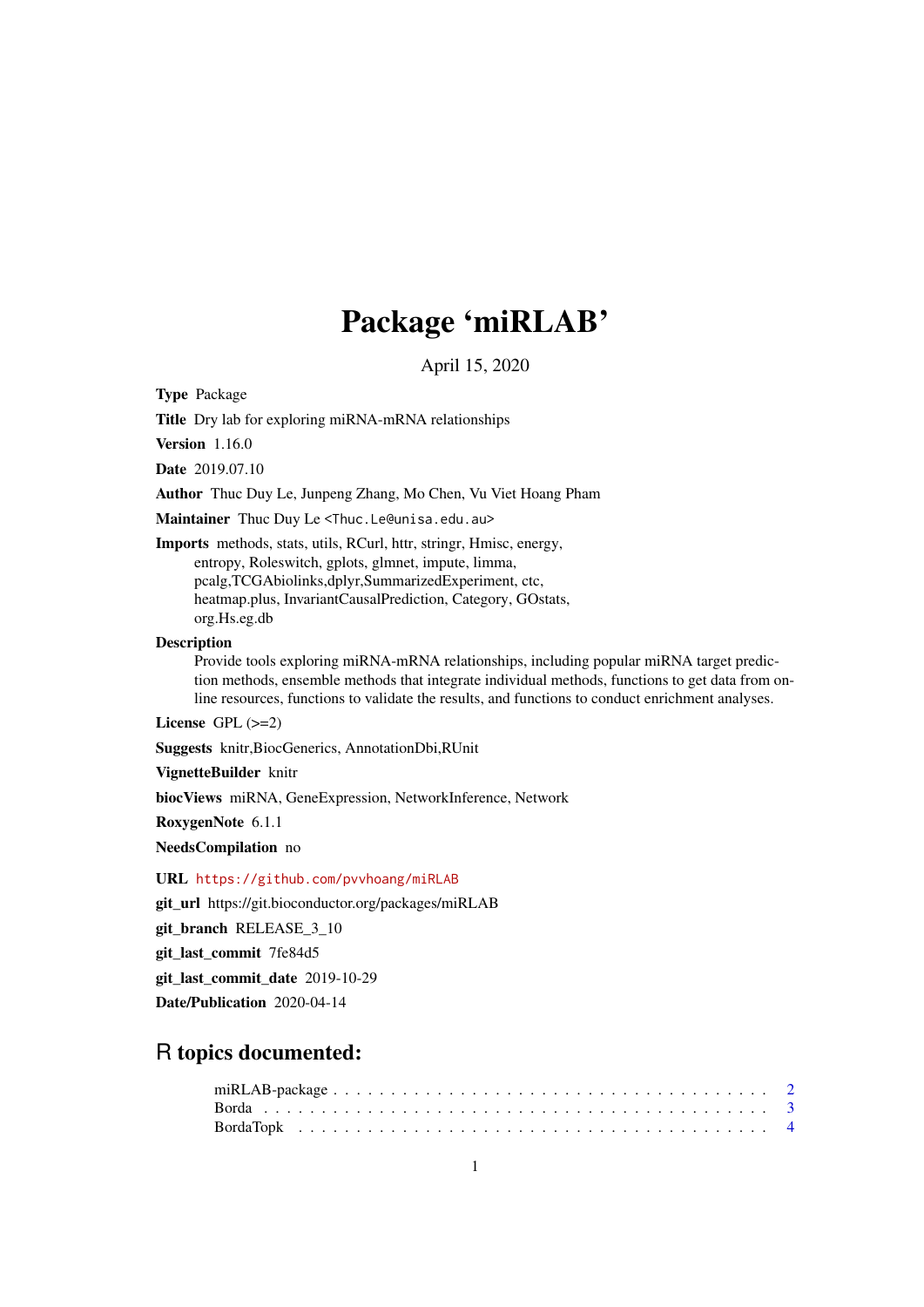<span id="page-1-0"></span>

|                                                                                                                                                                                                                                | $\overline{4}$ |
|--------------------------------------------------------------------------------------------------------------------------------------------------------------------------------------------------------------------------------|----------------|
|                                                                                                                                                                                                                                | 5              |
|                                                                                                                                                                                                                                | 6              |
| DiffExpAnalysis                                                                                                                                                                                                                | 6              |
|                                                                                                                                                                                                                                | $\overline{7}$ |
|                                                                                                                                                                                                                                | 8              |
|                                                                                                                                                                                                                                | 9              |
|                                                                                                                                                                                                                                | 9              |
|                                                                                                                                                                                                                                | 10             |
|                                                                                                                                                                                                                                | 10             |
|                                                                                                                                                                                                                                | 11             |
|                                                                                                                                                                                                                                | 12             |
|                                                                                                                                                                                                                                | 12             |
|                                                                                                                                                                                                                                | 13             |
|                                                                                                                                                                                                                                | 14             |
|                                                                                                                                                                                                                                | 15             |
|                                                                                                                                                                                                                                | 15             |
| Kendall $\ldots$                                                                                                                                                                                                               | 16             |
| $Lasso$ ,                                                                                                                                                                                                                      | 17             |
|                                                                                                                                                                                                                                | 17             |
|                                                                                                                                                                                                                                | 18             |
|                                                                                                                                                                                                                                | 19             |
| $RDC \ldots \ldots$                                                                                                                                                                                                            | 20             |
|                                                                                                                                                                                                                                | 20             |
| ReadExtResult                                                                                                                                                                                                                  | 21             |
| readHeader                                                                                                                                                                                                                     | 21             |
| Spearman                                                                                                                                                                                                                       | 22             |
| Standardise                                                                                                                                                                                                                    | 23             |
| Validate All                                                                                                                                                                                                                   | 23             |
|                                                                                                                                                                                                                                | 24             |
| Validation T received a series and contained a series and contained a series and contained a series of the series of the series of the series of the series of the series of the series of the series of the series of the ser | 25             |
|                                                                                                                                                                                                                                | 26             |
|                                                                                                                                                                                                                                |                |

miRLAB-package *A dry lab for exploring miRNA-mRNA relationships*

# Description

Provide tools exploring miRNA-mRNA relationships, including popular miRNA target prediction methods using expression data, ensemble methods that integrate individual methods, functions to get data from online resources, functions to validate the results, and functions to conduct enrichment analyses.

#### Details

| Package: | miRLAB        |
|----------|---------------|
| Type:    | Package       |
| Version: | 0.99          |
| Date:    | 2015-04-23    |
| License: | $GPL(\geq=2)$ |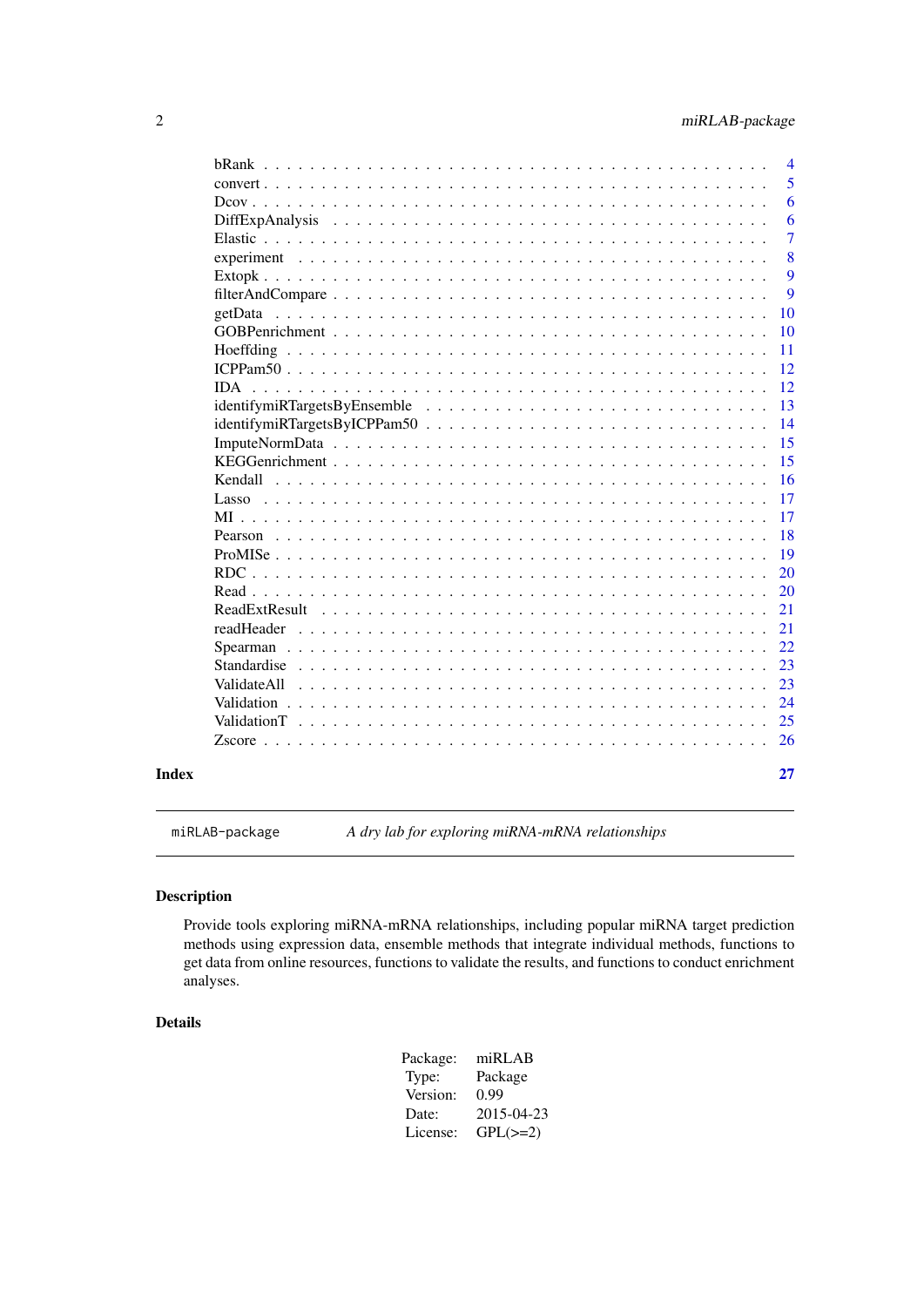#### <span id="page-2-0"></span>Borda 3

#### Author(s)

Thuc Duy Le, Junpeng Zhang Maintainer: Thuc Duy Le <Thuc.Le@unisa.edu.au>

#### References

miRLAB: An R based dry lab for exploring miRNA-mRNA relationships

| Borda | Ensemble method for miRNA target prediction using Borda count elec- |
|-------|---------------------------------------------------------------------|
|       | tion                                                                |

# Description

Use the Borda count election method to integrate the rankings from different miRNA target prediction methods

#### Usage

```
Borda(listCEmatrices)
```
# Arguments

listCEmatrices a list of matrices that include the correlation coefficients/causal effects/scores resulting from different target prediction methods

#### Value

a matrix of ranking scores (averaging all the rankings from different methods). Columns are miR-NAs and rows are mRNAs

#### References

1. Le, T.D., Zhang, J., Liu, L., and Li, J. (2015) Ensemble Methods for miRNA Target Prediction from Expression Data, Plos ONE.

2. Marbach, D., Costello, J.C., Kuffner, R., Vega, N.M., Prill, R.J., Camacho, D.M., Allison, K.R. and DREAM5 Consortium (2012). Wisdom of crowds for robust gene network inference. Nat. Methods, 9, 796-804.

```
dataset=system.file("extdata", "ToyEMT.csv", package="miRLAB")
ps=Pearson(dataset, cause=1:3, effect=4:18)
ida=IDA(dataset, cause=1:3, effect=4:18)
borda=Borda(list(ps, ida))
```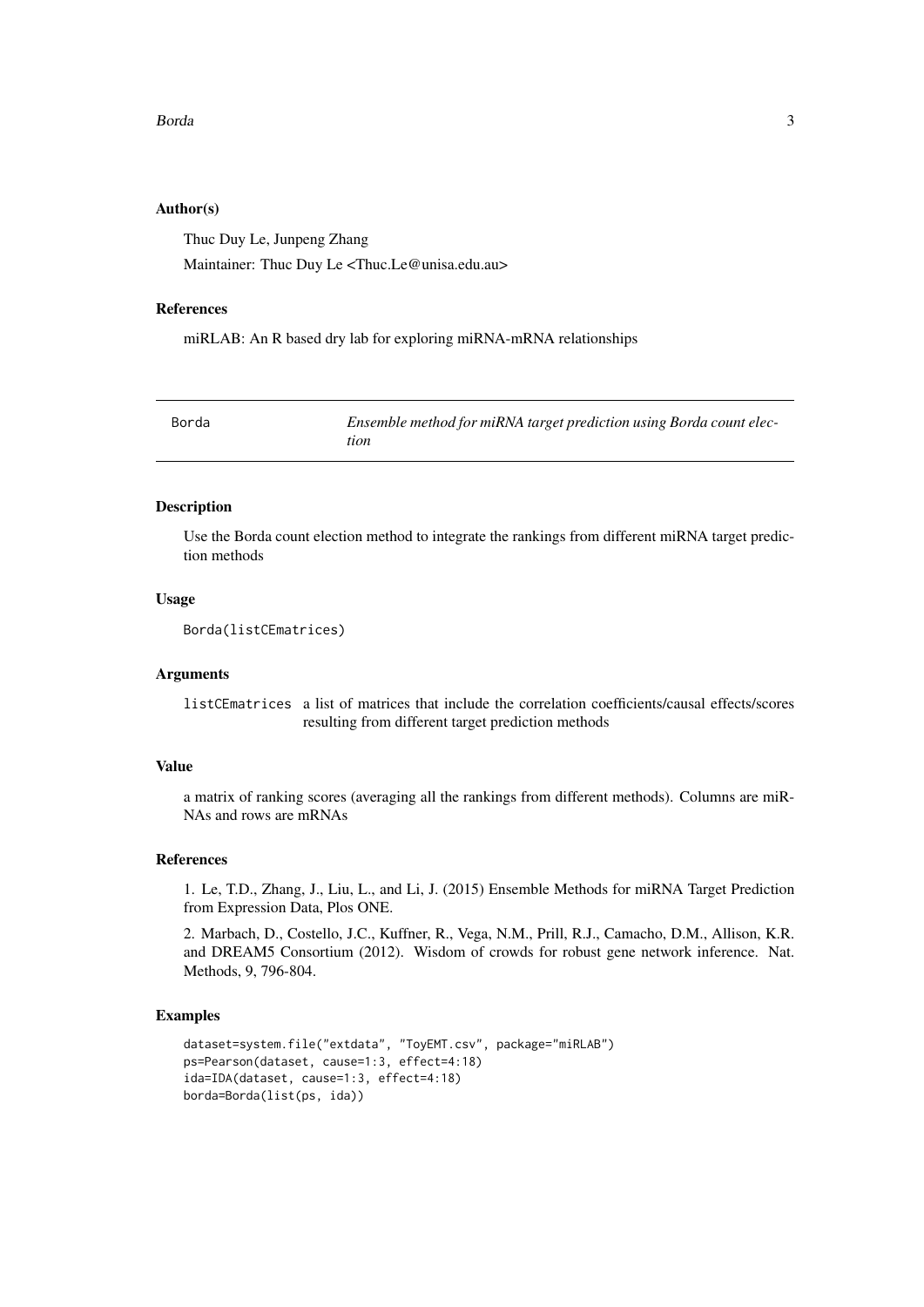<span id="page-3-0"></span>4 bRank based on the set of the set of the set of the set of the set of the set of the set of the set of the set of the set of the set of the set of the set of the set of the set of the set of the set of the set of the set

#### **Description**

Use the Borda count election method to integrate the rankings from different miRNA target prediction methods, but only topk targets of each miRNA are included in the calculation. The targets outside the topk will be assigned a large and fixed rank, e.g. number of genes in the dataset.

# Usage

BordaTopk(listCEmatrices, topk)

#### Arguments

|      | listCEmatrices a list of matrices that include the correlation/causal effects/scores resulting from<br>a target prediction method |
|------|-----------------------------------------------------------------------------------------------------------------------------------|
| topk | number of targets of a miRNA to be included in the calculation (Borda count<br>election)                                          |

#### Value

a matrix of ranking scores (averaging all the rankings from different methods). Columns are miR-NAs and rows are mRNAs

#### References

Le, T.D., Zhang, J., Liu, L., and Li, J. (2015) Ensemble Methods for miRNA Target Prediction from Expression Data, Plos ONE.

#### Examples

```
dataset=system.file("extdata", "ToyEMT.csv", package="miRLAB")
ps=Pearson(dataset, cause=1:3, effect=4:18)
ida=IDA(dataset, cause=1:3, effect=4:18)
borda=BordaTopk(list(ps, ida), topk=10)
```
bRank *Extract topk predicted targets of a miRNA Rank all the targets of a miRNA and extract the topk targets*

#### Description

Extract topk predicted targets of a miRNA Rank all the targets of a miRNA and extract the topk targets

```
bRank(CEmatrix, causeIndex, topk, downreg = TRUE)
```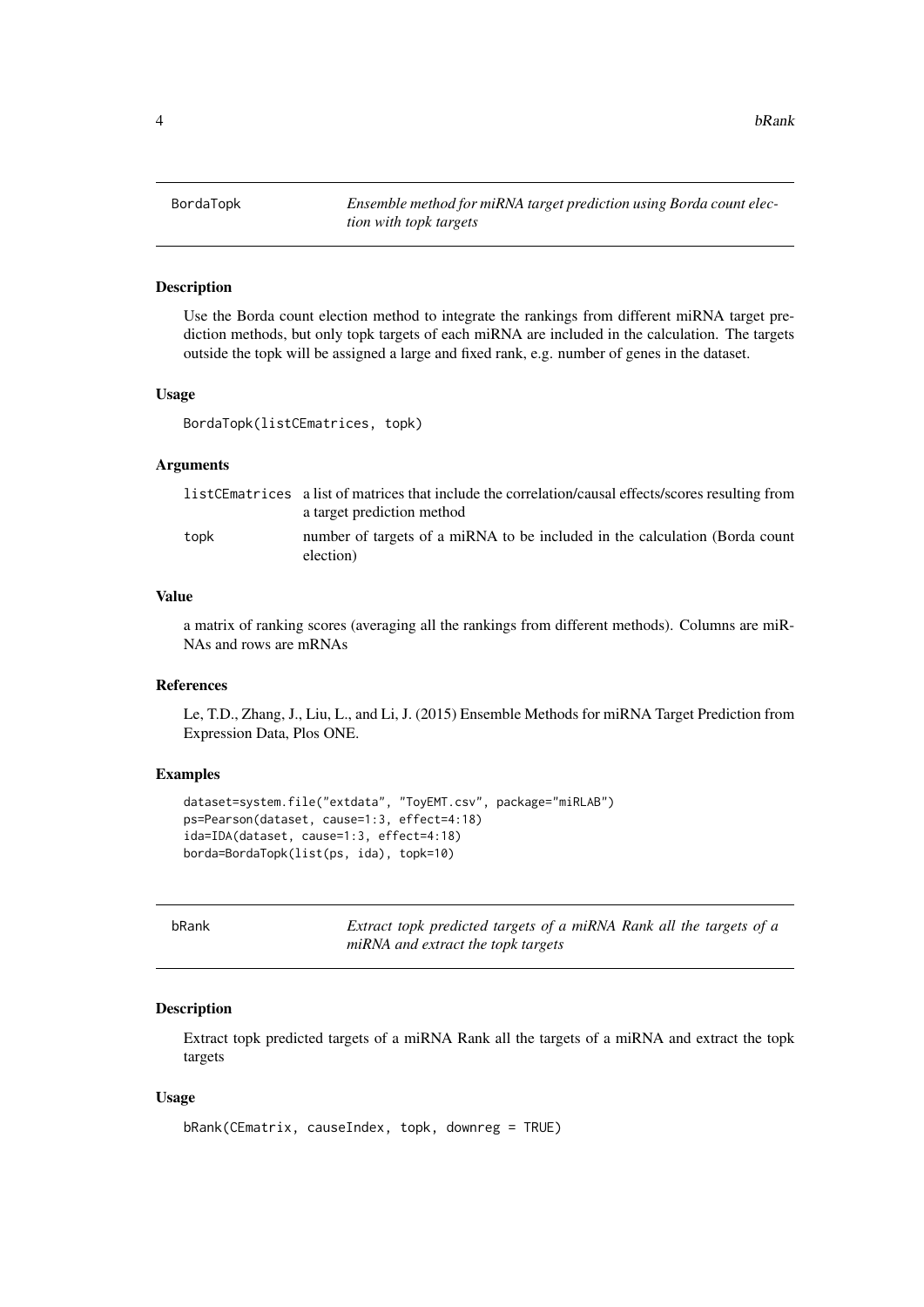#### <span id="page-4-0"></span>convert 5

#### Arguments

| CEmatrix   | the matrix of correlation/causal effect/score results with columns are miRNAs<br>and rows are mRNAs                                    |
|------------|----------------------------------------------------------------------------------------------------------------------------------------|
| causeIndex | the column index of the miRNA that we would like to extract                                                                            |
| topk       | the number of targets being extracted                                                                                                  |
| downreg    | if TRUE the negative correlation/causal effect/score will be on the top of the<br>ranking. This is to favour the negative regulations. |

#### Value

a matrix with 3 columns, where the first column contains the miRNA, the second column contains the mRNAs and the last column contains the correlations/causal effects/scores

#### Examples

```
dataset=system.file("extdata", "ToyEMT.csv", package="miRLAB")
ps=Pearson(dataset, cause=1:3, effect=4:18)
miR200aTop10 = bRank(ps, 3, 10, TRUE)
```
Convert miRNA symbols from a miRBase version to another

#### Description

This function convert the miRNAs in the input file from the "source" miRBase version to the "Target" version. If users do not know the miRBase version of the input file, please set the source version to 0. The function will match the miRNAs in the input file to all miRBase versions to find the most likely miRBase version. Currently, we have versions 16-21.

# Usage

convert(miRNAListFile, sourceV, targetV)

# Arguments

|         | miRNAListFile the input file containing a list of miRNA symbols in csy format                 |
|---------|-----------------------------------------------------------------------------------------------|
| sourceV | the miRBase version of the input miRNAs, e.g. 16. If users do not know the<br>version, use 0. |
| targetV | the miRBase version that we want to convert into, e.g. 21.                                    |

#### Value

A csv file in the working directory containing the converted miRNA symbols.

```
miRs=system.file("extdata", "ToymiRs.csv", package="miRLAB")
convert(miRs, 17, 21)
```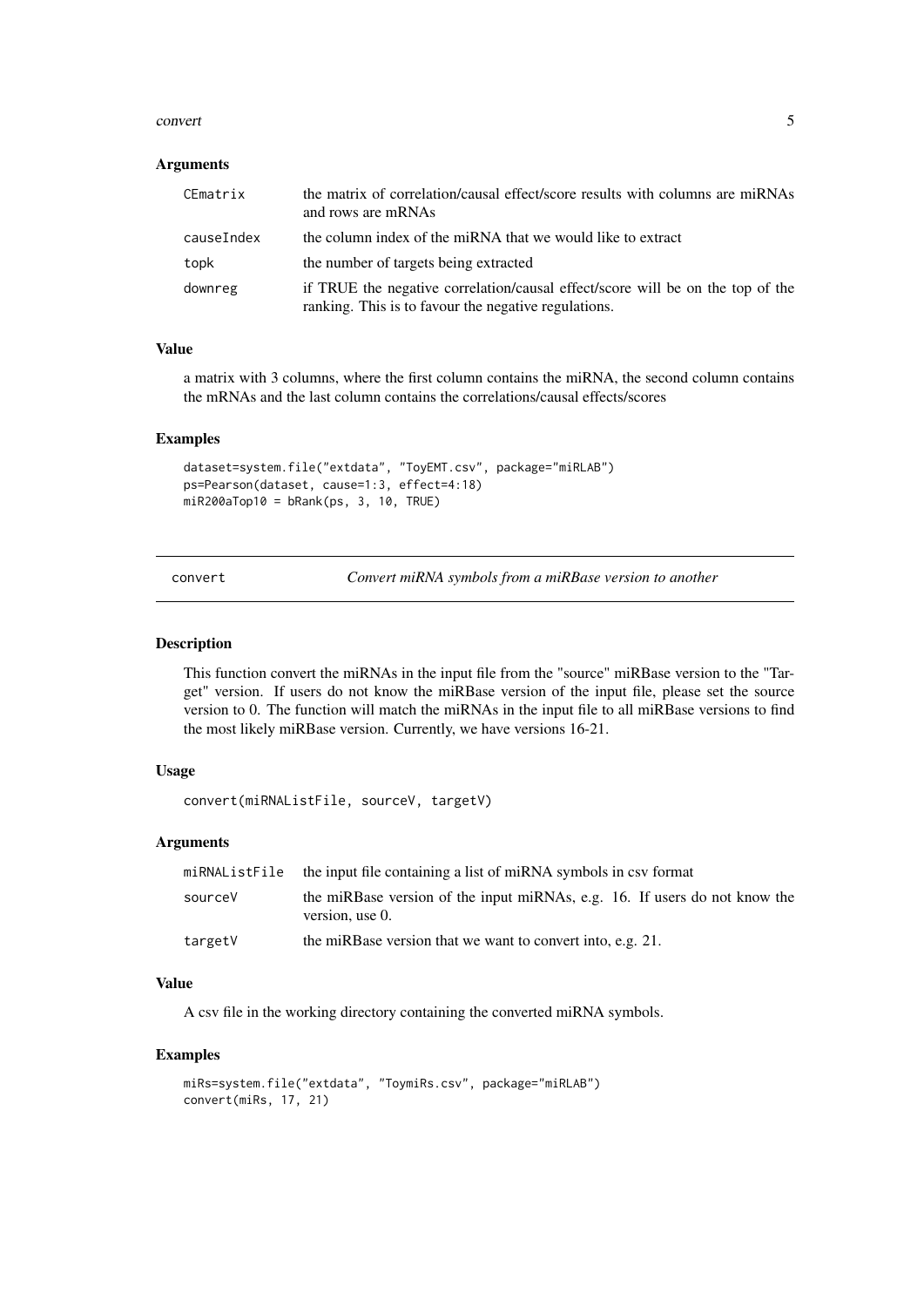<span id="page-5-0"></span>

Calculate the Distance correlation of each pair of miRNA-mRNA,and return a matrix of correlation coefficients with columns are miRNAs and rows are mRNAs.

# Usage

Dcov(datacsv, cause, effect, targetbinding = NA)

# Arguments

| datacsv       | the input dataset in csy format                                                                                                                                                                                                                                           |
|---------------|---------------------------------------------------------------------------------------------------------------------------------------------------------------------------------------------------------------------------------------------------------------------------|
| cause         | the column range that specifies the causes (miRNAs), e.g. 1:35                                                                                                                                                                                                            |
| effect        | the column range that specifies the effects (mRNAs), e.g. 36:2000                                                                                                                                                                                                         |
| targetbinding | the putative target, e.g. "TargetScan.csv". If target binding is not specified, only<br>expression data is used. If target binding is specified, the prediction results using<br>expression data with be intersected with the interactions in the target binding<br>file. |

#### Value

A matrix that includes the Distance correlation values. Columns are miRNAs, rows are mRNAs.

#### References

Szekely, G., Rizzo, M. and Bakirov, N. (2007) Measuring and testing independence by correlation of distances. Ann. Stat., 35, 2769 - 94.

#### Examples

```
dataset=system.file("extdata", "ToyEMT.csv", package="miRLAB")
results=Dcov(dataset, 1:3, 4:18)
```
DiffExpAnalysis *Differentially expressed analysis*

#### Description

Find the top miRNAs and mRNAs that are differently expression between different conditions, e.g. cancer vs normal

```
DiffExpAnalysis(miR1, miR2, mR1, mR2, topkmiR, topkmR, p.miR, p.mR)
```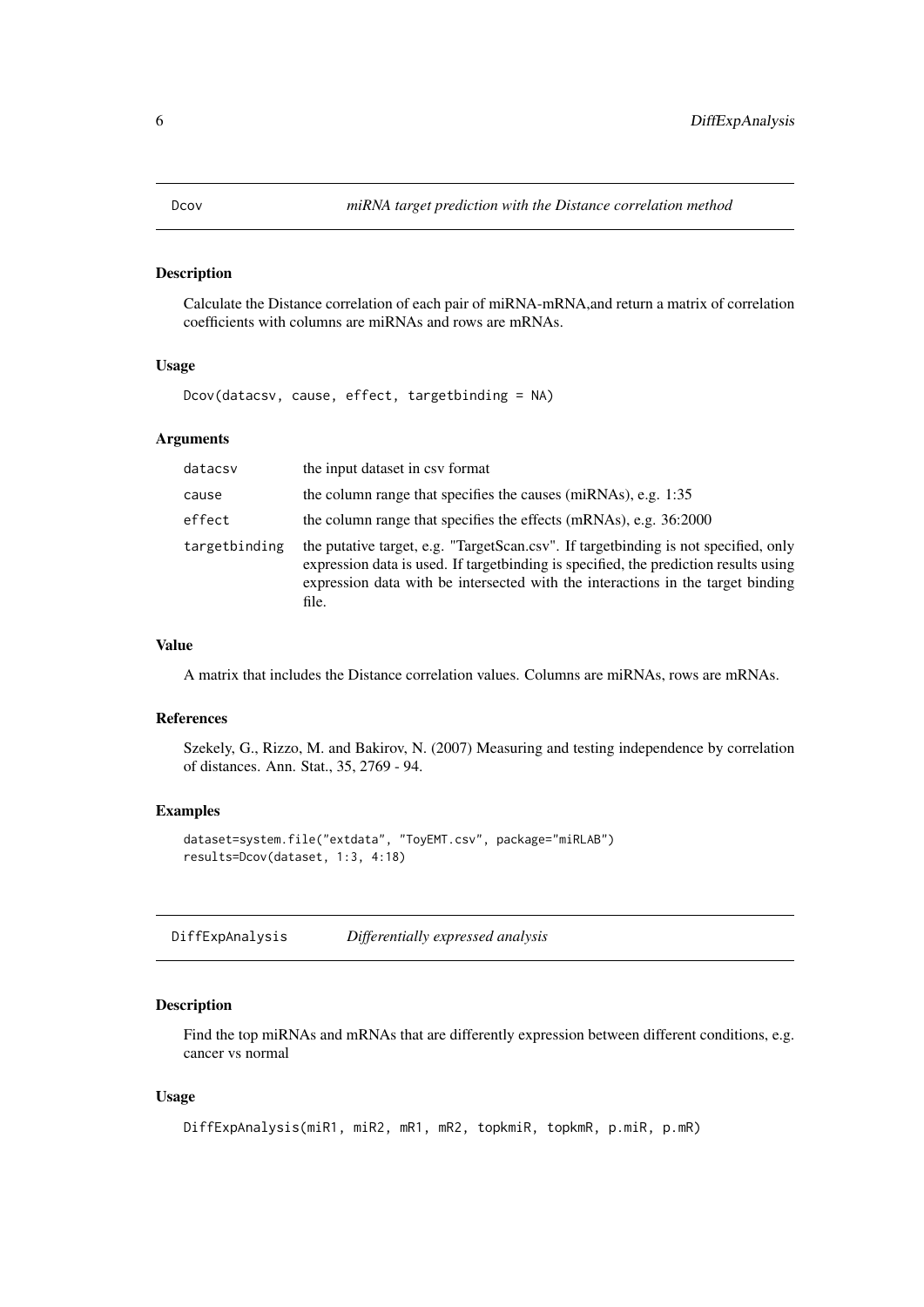#### <span id="page-6-0"></span>Elastic 2008 and 2008 and 2008 and 2008 and 2008 and 2008 and 2008 and 2008 and 2008 and 2008 and 2008 and 200

#### Arguments

| m <sub>i</sub> R <sub>1</sub> | the miRNA dataset for condition 1, e.g. cancer                                                        |
|-------------------------------|-------------------------------------------------------------------------------------------------------|
| m <sub>i</sub> R <sub>2</sub> | the miRNA dataset for condition 1, e.g. normal                                                        |
| mR1                           | the mRNA dataset for condition 1, e.g. cancer                                                         |
| mR2                           | the mRNA dataset for condition 2, e.g. normal                                                         |
| topkmiR                       | the maximum number of miRNAs that we would like to extract, e.g. top 50<br>miRNAs.                    |
| topkmR                        | the maximum number of mRNAs that we would like to extract, e.g. top 2000<br>mRNAs.                    |
| p.miR                         | cutoff value for adjusted p-values when conducting differentially expressed anal-<br>ysis for miRNAs. |
| p.mR                          | cutoff value for adjusted p-values when conducting differentially expressed anal-<br>ysis for mRNAs.  |

#### Value

the dataset that includes differentially expressed miRNAs and mRNAs. columns are miRNAs and mRNAs and rows are samples

# References

Smyth, G.K. (2005). Limma: linear models for microarray data. In Bioinformatics and computational biology solutions using R and Bioconductor (pp. 397-420). Springer New York.

| Elastic | miRNA target prediction with the Elastic-net regression coefficient |
|---------|---------------------------------------------------------------------|
|         | method                                                              |

# Description

Calculate the Elastic-net regression coefficient of each pair of miRNA-mRNA,and return a matrix of correlation coefficients with columns are miRNAs and rows are mRNAs.

# Usage

```
Elastic(datacsv, cause, effect, targetbinding = NA)
```
# Arguments

| datacsv       | the input dataset in csy format                                                                                                                                                                                                                                           |
|---------------|---------------------------------------------------------------------------------------------------------------------------------------------------------------------------------------------------------------------------------------------------------------------------|
| cause         | the column range that specifies the causes (miRNAs), e.g. 1:35                                                                                                                                                                                                            |
| effect        | the column range that specifies the effects (mRNAs), e.g. 36:2000                                                                                                                                                                                                         |
| targetbinding | the putative target, e.g. "TargetScan.csv". If target binding is not specified, only<br>expression data is used. If target binding is specified, the prediction results using<br>expression data with be intersected with the interactions in the target binding<br>file. |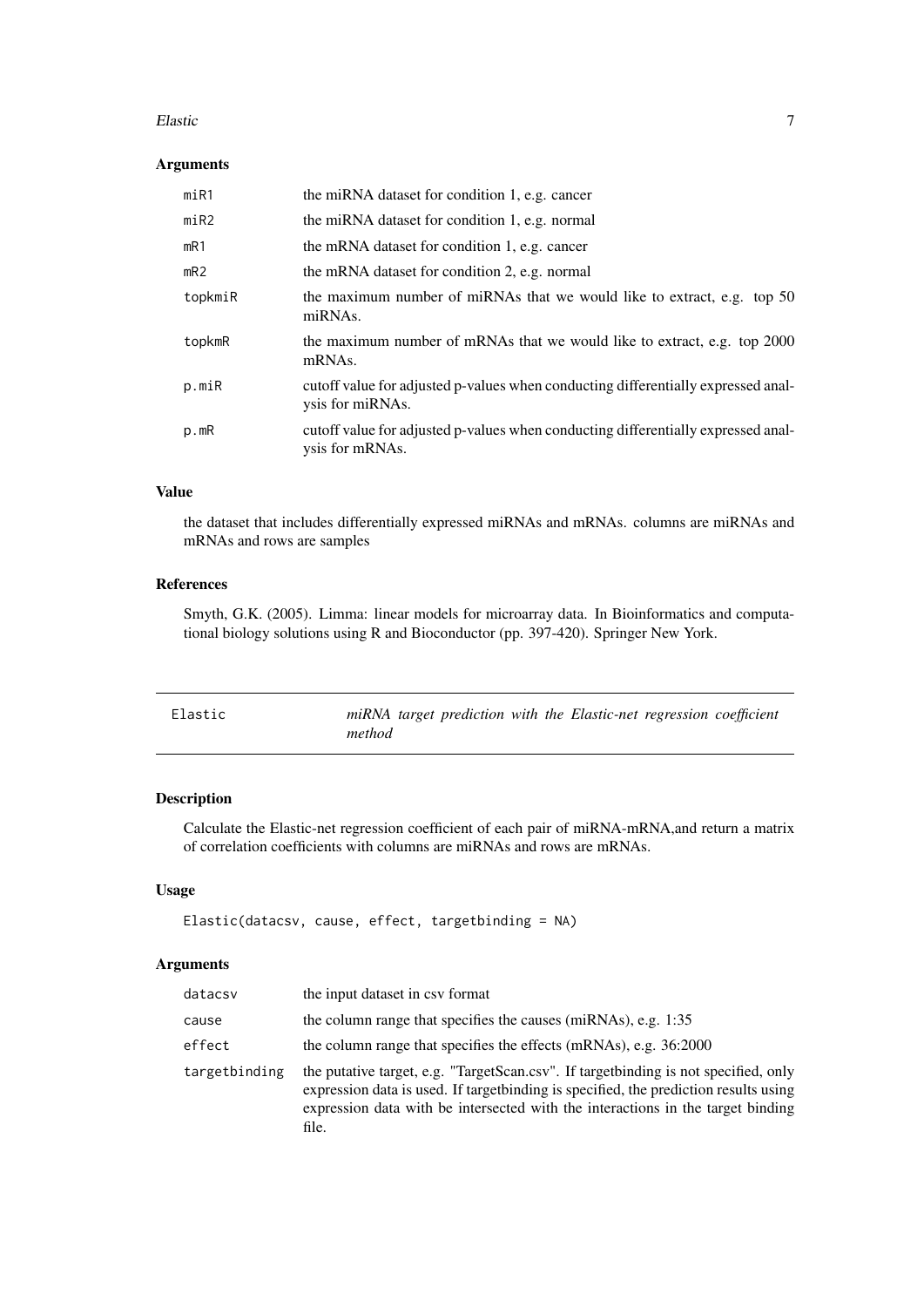#### <span id="page-7-0"></span>Value

A matrix that includes the Elastic-net regression coefficients. Columns are miRNAs, rows are mRNAs.

# References

1. Le, T.D., Zhang, J., Liu, L., and Li, J. (2015) Ensemble Methods for miRNA Target Prediction from Expression Data, under review.

2. Zou, H., & Hastie, T. (2005). Regularization and variable selection via the elastic net. J. R. Stat. Soc. Series B Stat. Methodol., 67, 301-320.

#### Examples

```
dataset=system.file("extdata", "ToyEMT.csv", package="miRLAB")
results=Elastic(dataset, 1:3, 4:18)
```
experiment *Function for validate the results from all 12 methods.*

#### Description

Function for validate the results from all 12 methods.

#### Usage

```
experiment(allmethods, topk, Expgroundtruth, LFC, downreg)
```
# Arguments

| allmethods | A list of results (matrix with columns are miRNA and rows are mRNAs).          |
|------------|--------------------------------------------------------------------------------|
| topk       | Top k targets of each miRNA that will be extracted for validation              |
|            | Expground truth The ground truth in .csv file for validation                   |
| LFC.       | log fold-change for validating the results using transfection experiments      |
| downreg    | If set to TRUE the negative effects will have higher ranks than the positives. |

#### Value

The validation results for all 12 methods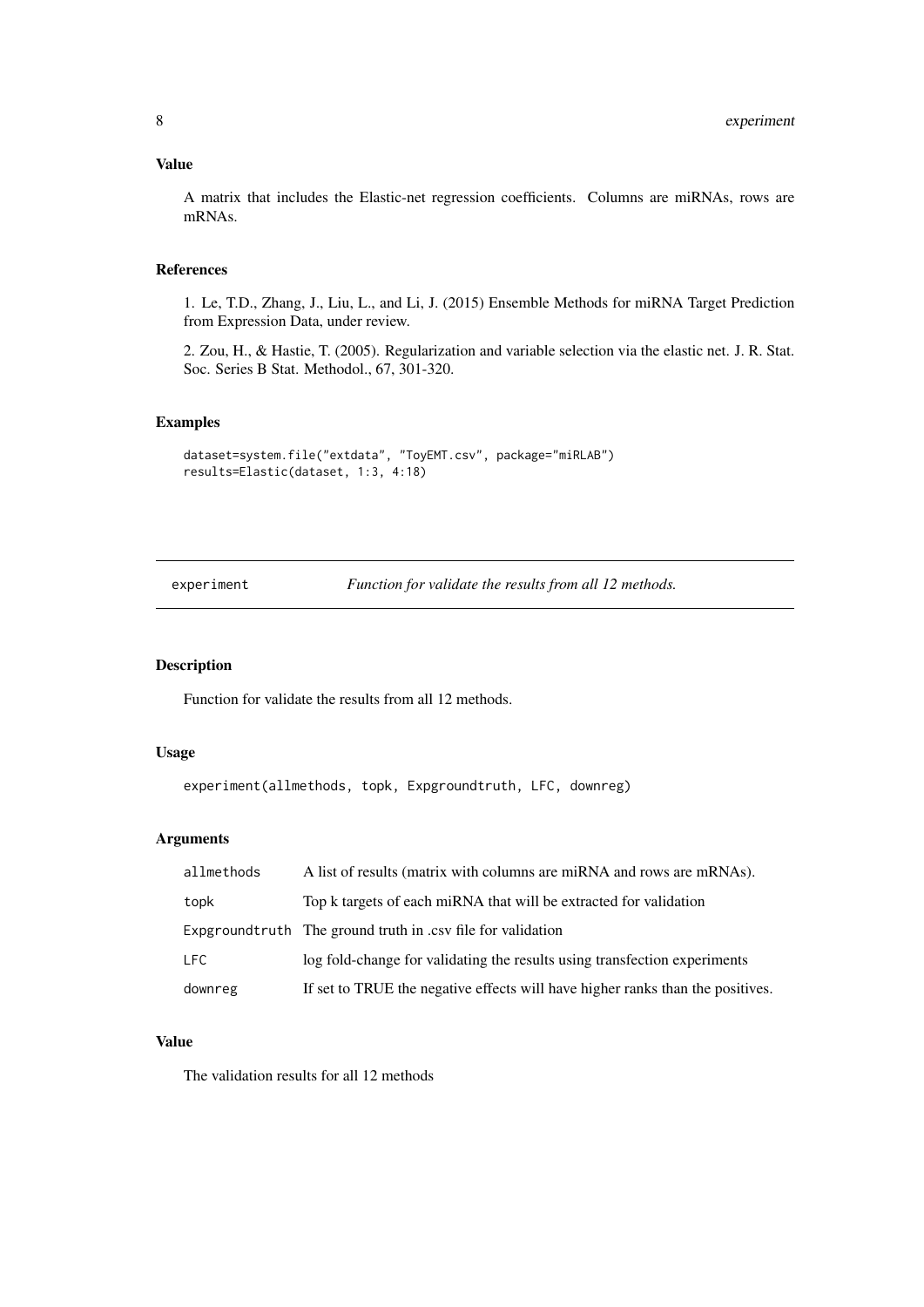<span id="page-8-0"></span>

Rank the miRNA-mRNA interactions based on absolute values of the correlations/scores/causal effects, and return the topk interactions.

# Usage

```
Extopk(cormat, topk)
```
# Arguments

| cormat | the correlation matrix that need to be extracted with columns are miRNAs and |
|--------|------------------------------------------------------------------------------|
|        | rows are mRNAs                                                               |
| topk   | the number of interactions that need to be extracted.                        |

#### Value

topk interactions

# Examples

```
dataset=system.file("extdata", "ToyEMT.csv", package="miRLAB")
EMTresults=Pearson(dataset, 1:3, 4:18)
top10=Extopk(EMTresults, 10)
```

| filterAndCompare | Filter and compare the validation results from 12 methods Keep the |
|------------------|--------------------------------------------------------------------|
|                  | miRNAs that have at least noVal confirmed targets and compare the  |
|                  | validation results from all methods.                               |

# Description

Filter and compare the validation results from 12 methods Keep the miRNAs that have at least noVal confirmed targets and compare the validation results from all methods.

# Usage

filterAndCompare(allresults, noVal)

# Arguments

| allresults | the results from all methods generated from experiment function. This is a list.  |
|------------|-----------------------------------------------------------------------------------|
| noVal      | Number of confirmed targets in each method (threshold) to filter. Records (miRNA) |
|            | with less than this will be removed                                               |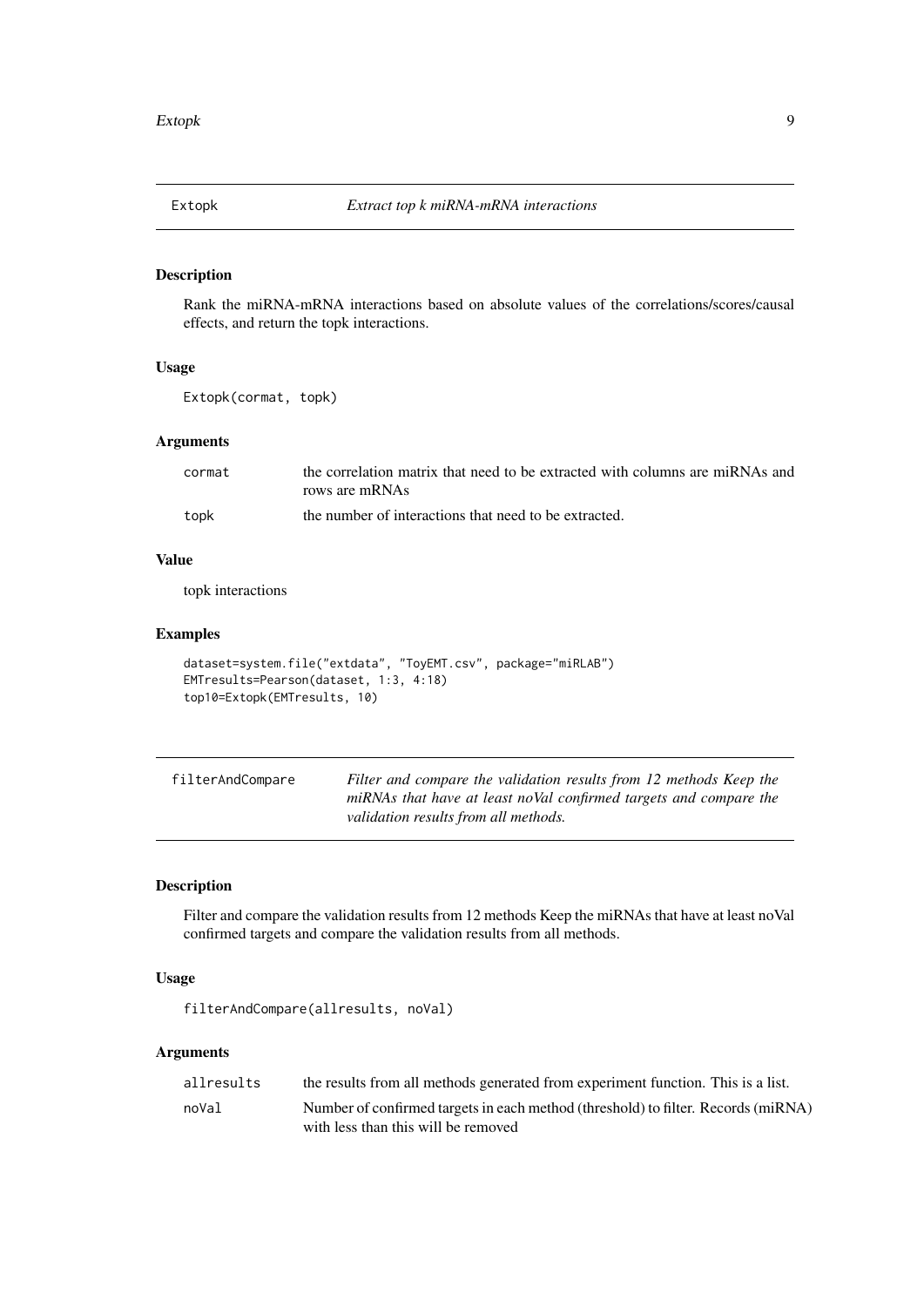# Value

the validation results of all methods

# Examples

print("result=filterAndCompare(allresults, 2)")

getData *getData from GDC*

# Description

getData from GDC

# Usage

getData(cancerName)

# Arguments

cancerName The name of cancer in string format

# Value

dataset in matrix format

GOBPenrichment *Functional enrichment analysis*

# Description

GO BP enrichment analysis for a gene list

# Usage

```
GOBPenrichment(Genes, Cutoff)
```
# Arguments

| Genes  | a list of gene symbols           |
|--------|----------------------------------|
| Cutoff | the significant level, e.g. 0.05 |

# Value

a list of GO terms for the genes

<span id="page-9-0"></span>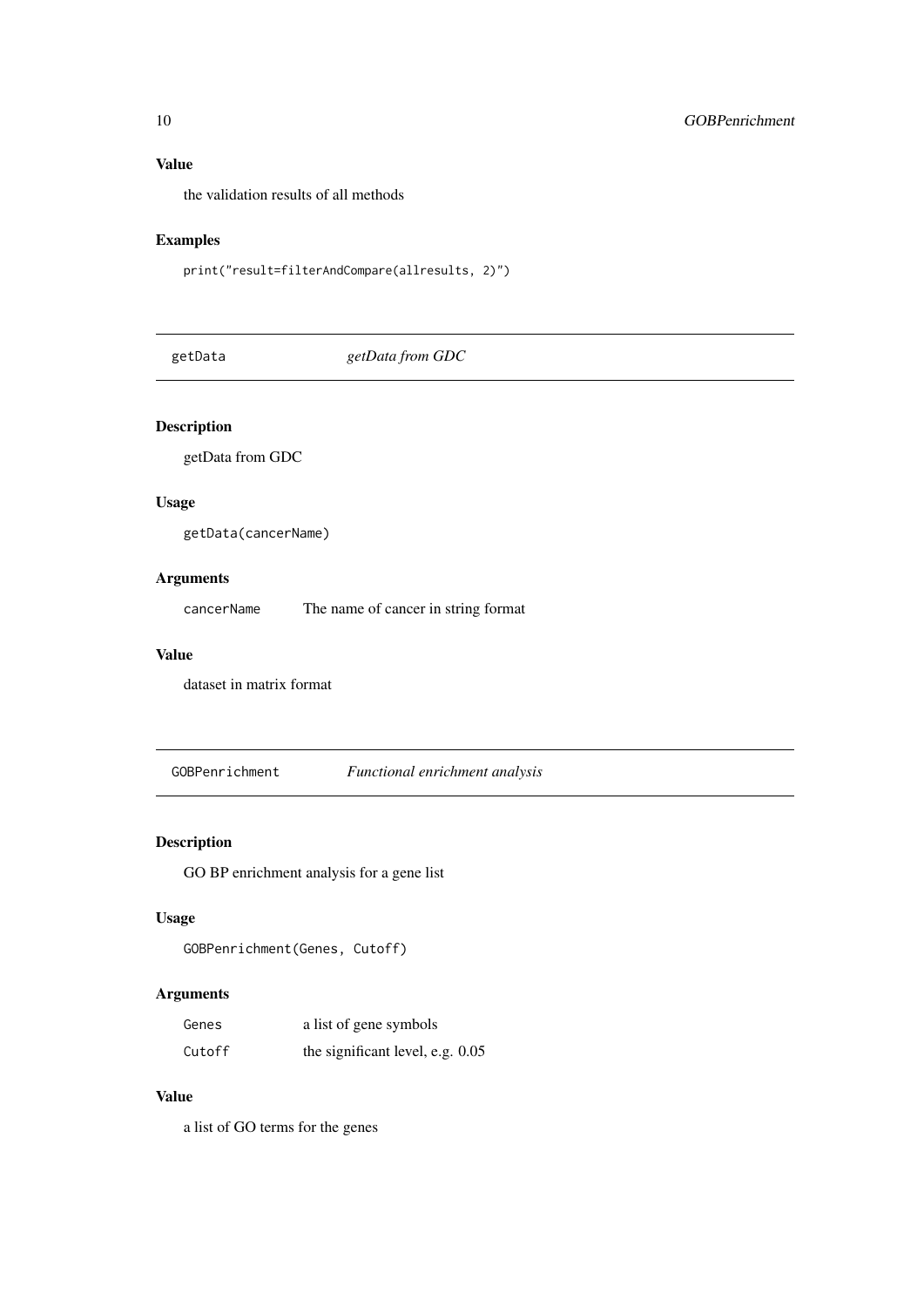#### <span id="page-10-0"></span>Hoeffding 11

#### References

Ashburner, M., Ball, C.A., Blake, J.A., Botstein, D., Butler, H., Cherry, J.M., Davis, A.P., Dolinski, K., Dwight, S.S., Eppig, J.T., Harris, M.A., Hill, D.P., Issel-Tarver, L., Kasarskis, A., Lewis, S., Matese, J.C., Richardson, J.E., Ringwald, M., Rubin, G.M. and Sherlock, G. (2000) Gene Ontology: tool for the unification of biology. Nat. Genet., 25, 25-29.

#### Examples

print("result = GOBPenrichment(genelist, 0.05)")

| Hoeffding |        |  |  | miRNA target prediction with the Hoeffding correlation coefficient |  |
|-----------|--------|--|--|--------------------------------------------------------------------|--|
|           | method |  |  |                                                                    |  |

#### Description

Calculate the Hoeffding correlation coefficient of each pair of miRNA-mRNA,and return a matrix of correlation coefficients with columns are miRNAs and rows are mRNAs.

#### Usage

Hoeffding(datacsv, cause, effect, targetbinding = NA)

#### Arguments

| datacsv       | the input dataset in csy format                                                                                                                                                                                                                                           |
|---------------|---------------------------------------------------------------------------------------------------------------------------------------------------------------------------------------------------------------------------------------------------------------------------|
| cause         | the column range that specifies the causes (miRNAs), e.g. 1:35                                                                                                                                                                                                            |
| effect        | the column range that specifies the effects (mRNAs), e.g. 36:2000                                                                                                                                                                                                         |
| targetbinding | the putative target, e.g. "TargetScan.csv". If target binding is not specified, only<br>expression data is used. If target binding is specified, the prediction results using<br>expression data with be intersected with the interactions in the target binding<br>file. |

# Value

A matrix that includes the Hoeffding correlation coefficients. Columns are miRNAs, rows are mRNAs.

#### References

Hoeffding, W. (1948) A non-parametric test of independence. Ann. Math. Stat., 19, 546 - 57.

```
dataset=system.file("extdata", "ToyEMT.csv", package="miRLAB")
results=Hoeffding(dataset, 1:3, 4:18)
```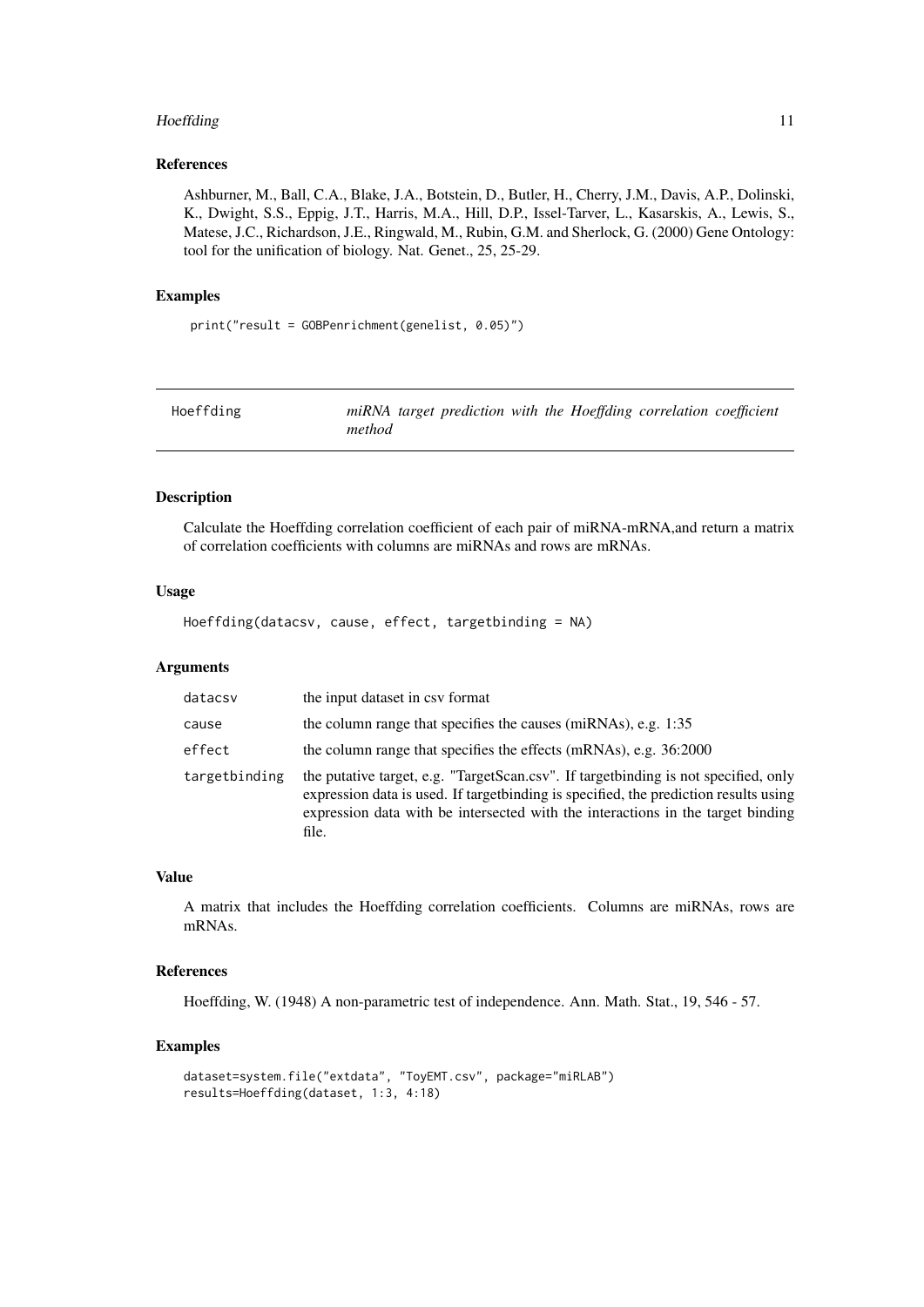<span id="page-11-0"></span>

This function identifies miRNA targets by ICP and PAM50.

# Usage

ICPPam50(d, nmiR, nmR, fiftymRNAsData)

# Arguments

| d    | A matrix of expression of miRNAs and mRNAs with columns being miRNA or<br>mRNA names and rows being samples        |
|------|--------------------------------------------------------------------------------------------------------------------|
| nmiR | Number of miRNAs                                                                                                   |
| nmR  | Number of mRNAs                                                                                                    |
|      | fiftymRNAsData A matrix of expression of 50 mRNAs in PAM50 with columns being mRNA<br>names and rows being samples |

# Value

The matrix of causal effects of miRNAs and mRNAs with columns being miRNAs and rows being mRNAs

# References

1. Parker, J. S., et al. (2009). "Supervised Risk Predictor of Breast Cancer Based on Intrinsic Subtypes." Journal of Clinical Oncology 27(8): 1160-1167.

IDA *miRNA target prediction with the IDA method*

# Description

Calculate the causal effect of each pair of miRNA-mRNA,and return a matrix of causal effects with columns are miRNAs and rows are mRNAs.

```
IDA(datacsv, cause, effect, pcmethod = "original", alpha = 0.05,
  targetbinding = NA)
```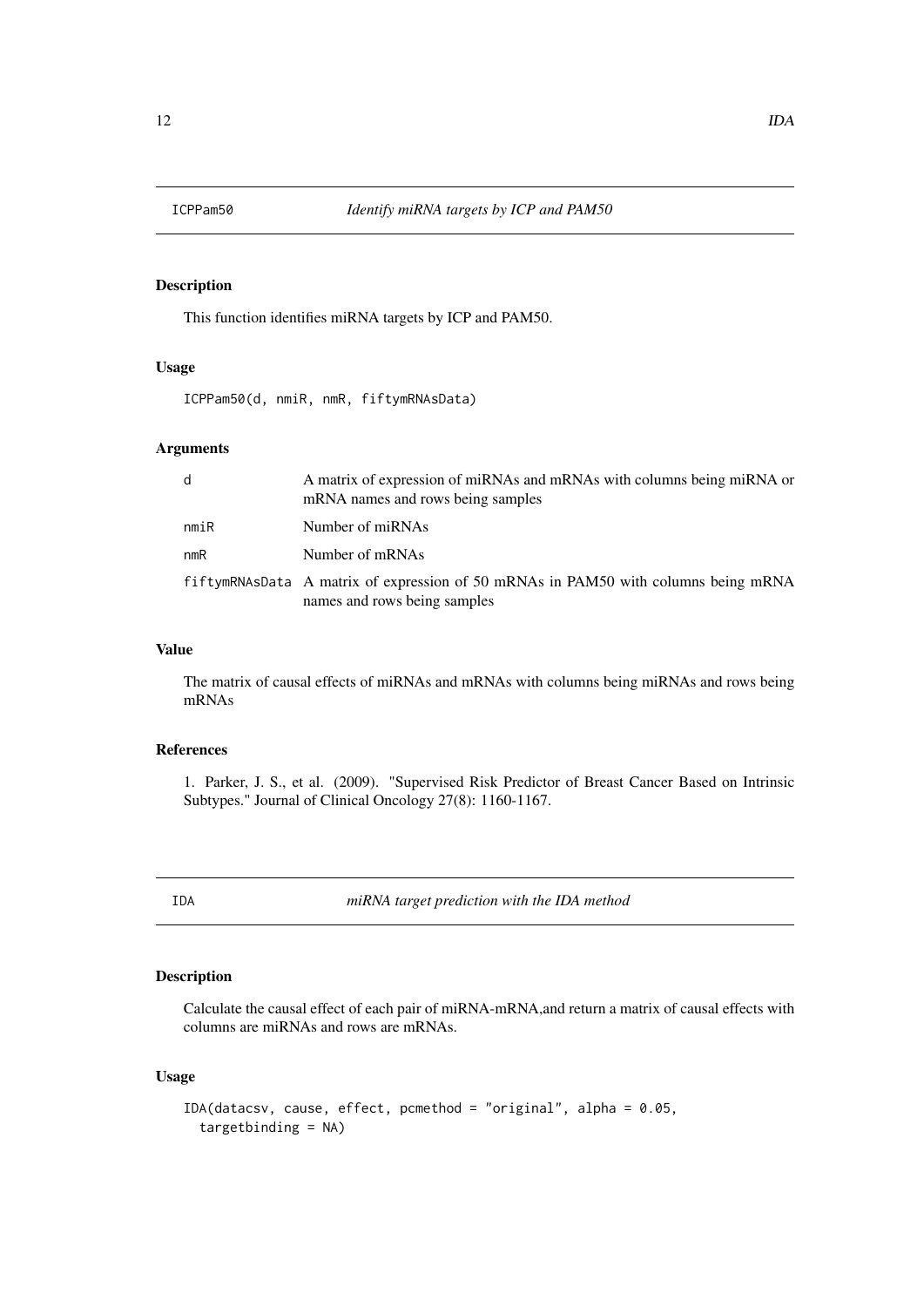#### <span id="page-12-0"></span>Arguments

| datacsv       | the input dataset in csy format                                                                                                                                                                                                                                          |
|---------------|--------------------------------------------------------------------------------------------------------------------------------------------------------------------------------------------------------------------------------------------------------------------------|
| cause         | the column range that specifies the causes (miRNAs), e.g. 1:35                                                                                                                                                                                                           |
| effect        | the column range that specifies the effects (mRNAs), e.g. 36:2000                                                                                                                                                                                                        |
| pcmethod      | choose different versons of the PC algorithm, including "original" (default) "sta-<br>ble", and "stable.fast"                                                                                                                                                            |
| alpha         | significance level for the conditional independence test, e.g. 0.05.                                                                                                                                                                                                     |
| targetbinding | the putative target, e.g. "TargetScan.csv". If targetbinding is not specified, only<br>expression data is used. If target binding is specified, the prediction results using<br>expression data with be intersected with the interactions in the target binding<br>file. |

# Value

A matrix that includes the causal effects. Columns are miRNAs, rows are mRNAs.

#### References

1. Le, T.D., Liu, L., Tsykin, A., Goodall, G.J., Liu, B., Sun, B.Y. and Li, J. (2013) Inferring microRNA-mRNA causal regulatory relationships from expression data. Bioinformatics, 29, 765- 71.

2. Zhang, J., Le, T.D., Liu, L., Liu, B., He, J., Goodall, G.J. and Li, J. (2014) Identifying direct miRNA-mRNA causal regulatory relationships in heterogeneous data. J. Biomed. Inform., 52, 438-47.

3. Maathuis, H.M., Colombo, D., Kalisch, M. and Buhlmann, P. (2010) Predicting causal effects in large-scale systems from observational data. Nat. Methods, 7, 247-249.

4. Maathuis, H.M., Kalisch, M. and Buhlmann, P. (2009) Estimating high-dimensional intervention effects from observational data. Ann. Stat., 37, 3133-3164.

#### Examples

```
dataset=system.file("extdata", "ToyEMT.csv", package="miRLAB")
results=IDA(dataset, 1:3, 4:18)
```
identifymiRTargetsByEnsemble

*Identify the top miRNA targets by an ensemble method with ICP-PAM50, Pearson and Lasso*

#### Description

This function identifies the top miRNA targets by an ensemble method with ICP-PAM50, Pearson and Lasso.

```
identifymiRTargetsByEnsemble(d, nmiR, nmR, fiftymRNAsData, top = 1,
 topk = 500
```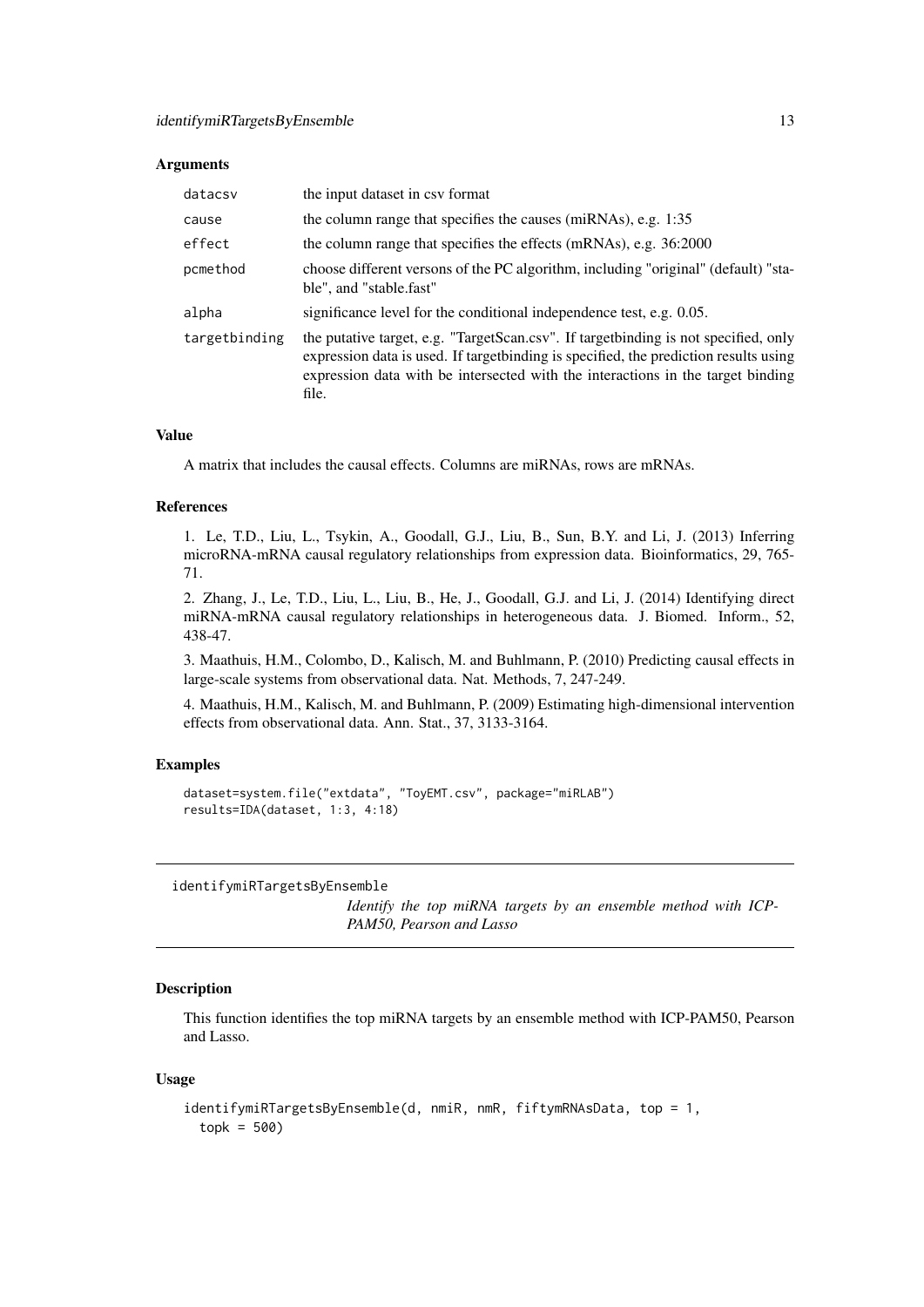# <span id="page-13-0"></span>Arguments

| d    | A matrix of expression of miRNAs and mRNAs with columns being miRNA or<br>mRNA names and rows being samples        |
|------|--------------------------------------------------------------------------------------------------------------------|
| nmin | Number of miRNAs                                                                                                   |
| nmR  | Number of mRNAs                                                                                                    |
|      | fiftymRNAsData A matrix of expression of 50 mRNAs in PAM50 with columns being mRNA<br>names and rows being samples |
| top  | 1 if getting the top of all miRNAs and 2 if getting the top of each miRNA                                          |
| topk | Number of the top to get                                                                                           |
|      |                                                                                                                    |

# Value

The top k miRNA targets

# References

1. Parker, J. S., et al. (2009). "Supervised Risk Predictor of Breast Cancer Based on Intrinsic Subtypes." Journal of Clinical Oncology 27(8): 1160-1167.

identifymiRTargetsByICPPam50

*Identify the top miRNA targets by ICP and PAM50*

#### Description

This function identifies the top miRNA targets by ICP and PAM50.

#### Usage

```
identifymiRTargetsByICPPam50(d, nmiR, nmR, fiftymRNAsData, top = 1,
 topk = 500
```
#### Arguments

| d    | A matrix of expression of miRNAs and mRNAs with columns being miRNA or<br>mRNA names and rows being samples        |
|------|--------------------------------------------------------------------------------------------------------------------|
| nmin | Number of miRNAs                                                                                                   |
| nmR  | Number of mRNAs                                                                                                    |
|      | fiftymRNAsData A matrix of expression of 50 mRNAs in PAM50 with columns being mRNA<br>names and rows being samples |
| top  | 1 if getting the top of all miRNAs and 2 if getting the top of each miRNA                                          |
| topk | Number of the top to get                                                                                           |

# Value

The top k miRNA targets

# References

1. Parker, J. S., et al. (2009). "Supervised Risk Predictor of Breast Cancer Based on Intrinsic Subtypes." Journal of Clinical Oncology 27(8): 1160-1167.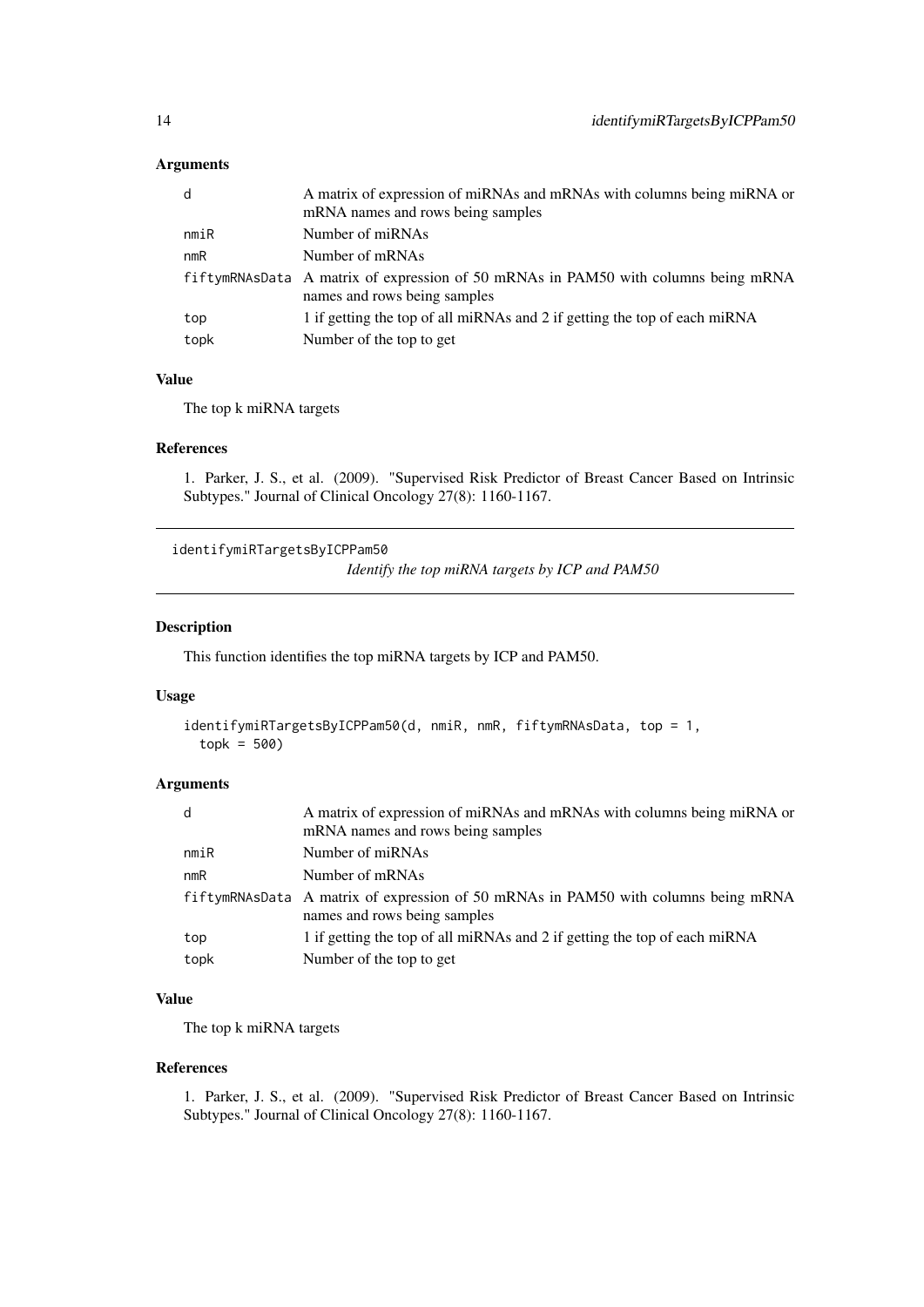<span id="page-14-0"></span>ImputeNormData *Filter, impute, and normalise data.*

#### Description

Remove the genes (rows) that have more than r% of missing data; use the impute package to fill in missing data, and finally normalise the data.

# Usage

```
ImputeNormData(dataset, r)
```
#### Arguments

| dataset | The input dataset in csy format. e.g. "EMT.csy"                                      |
|---------|--------------------------------------------------------------------------------------|
|         | The rate threshold to filter the records (genes). Genes with more than $r\%$ missing |
|         | data will be removed.                                                                |

# Value

The processed dataset.

# References

1. Hastie T, Tibshirani R, Narasimhan B and Chu G. impute: Imputation for microarray data. R package version 1.42.0.

2. Smyth, G.K. (2005). Limma: linear models for microarray data. In Bioinformatics and computational biology solutions using R and Bioconductor (pp. 397-420). Springer New York.

# Examples

```
dataset=system.file("extdata", "ToyEMT.csv", package="miRLAB")
impdata=ImputeNormData(dataset, 0.1)
```

| KEGGenrichment | Functional enrichment analysis KEGG enrichment analysis for a gene |
|----------------|--------------------------------------------------------------------|
|                | list                                                               |

# Description

Functional enrichment analysis KEGG enrichment analysis for a gene list

#### Usage

```
KEGGenrichment(Genes, Cutoff)
```
# Arguments

| Genes  | a list of gene symbols             |
|--------|------------------------------------|
| Cutoff | the significant level, e.g. $0.05$ |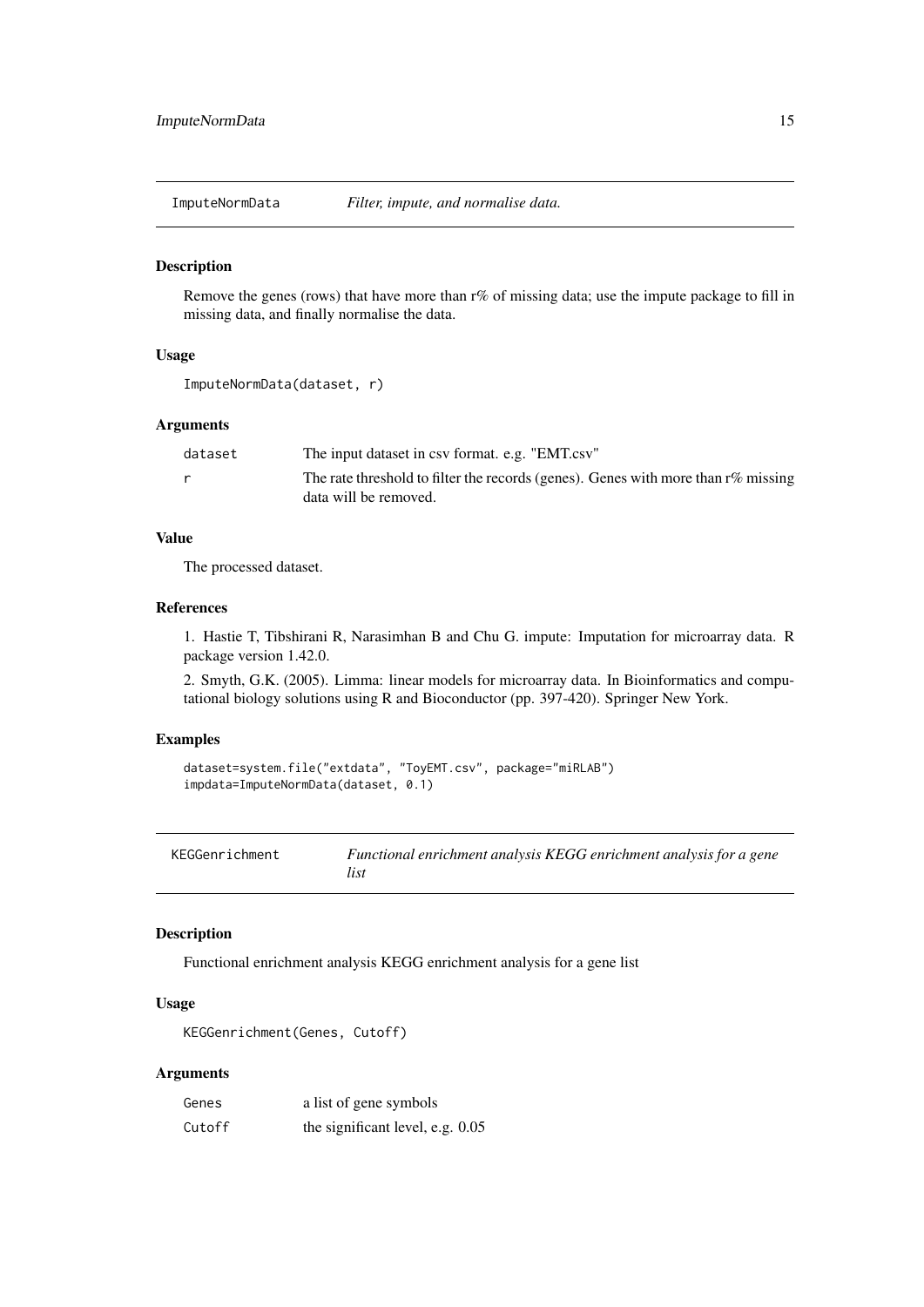# Value

a list of pathways for the genes

#### References

Kanehisa, M. and Goto, S. (2000) KEGG: kyoto encyclopedia of genes and genomes. Nucleic Acids Res., 28, 27-30.

# Examples

```
print("result = KEGGenrichment(genelist, 0.05)")
```

| Kendall |        |  |  | miRNA target prediction with the Kendall correlation coefficient |  |
|---------|--------|--|--|------------------------------------------------------------------|--|
|         | method |  |  |                                                                  |  |

#### Description

Calculate the Kendall correlation coefficient of each pair of miRNA-mRNA,and return a matrix of correlation coefficients with columns are miRNAs and rows are mRNAs.

#### Usage

```
Kendall(datacsv, cause, effect, targetbinding = NA)
```
# Arguments

| datacsv       | the input dataset in csv format                                                                                                                                                                                                                                          |
|---------------|--------------------------------------------------------------------------------------------------------------------------------------------------------------------------------------------------------------------------------------------------------------------------|
| cause         | the column range that specifies the causes (miRNAs), e.g. 1:35                                                                                                                                                                                                           |
| effect        | the column range that specifies the effects (mRNAs), e.g. 36:2000                                                                                                                                                                                                        |
| targetbinding | the putative target, e.g. "TargetScan.csv". If target binding is not specified, only<br>expression data is used. If targetbinding is specified, the prediction results using<br>expression data with be intersected with the interactions in the target binding<br>file. |

#### Value

A matrix that includes the Kendall correlation coefficients. Columns are miRNAs, rows are mRNAs.

# References

Kendall, M. (1938) A new measure of rank correlation. Biometrika, 30, 81 - 9.

```
dataset=system.file("extdata", "ToyEMT.csv", package="miRLAB")
results=Kendall(dataset, 1:3, 4:18)
```
<span id="page-15-0"></span>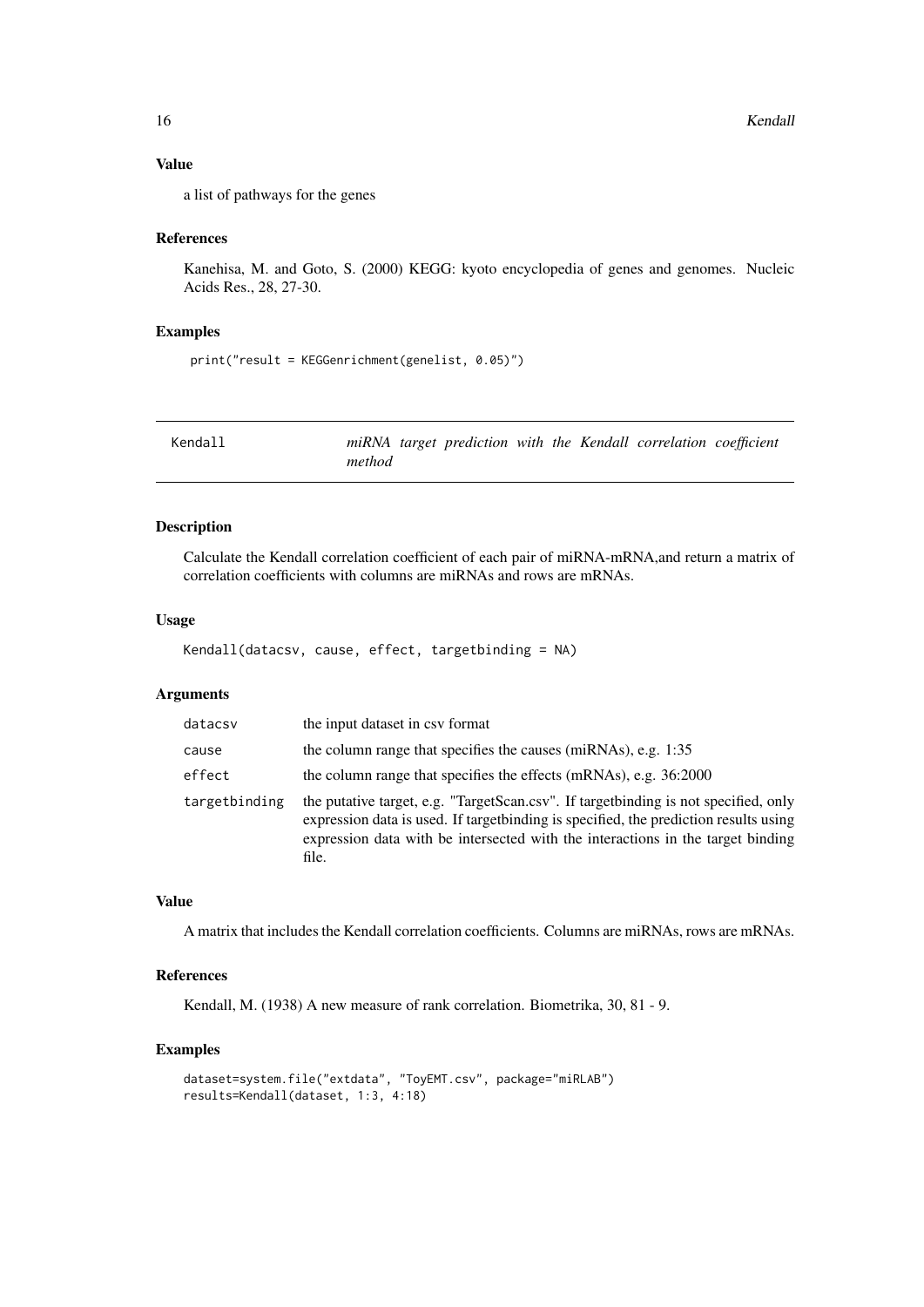<span id="page-16-0"></span>

Calculate the Lasso regression coefficient of each pair of miRNA-mRNA, and return a matrix of coefficients with columns are miRNAs and rows are mRNAs.

#### Usage

Lasso(datacsv, cause, effect, targetbinding = NA)

#### Arguments

| datacsv       | the input dataset in csv format                                                                                                                                                                                                                                           |
|---------------|---------------------------------------------------------------------------------------------------------------------------------------------------------------------------------------------------------------------------------------------------------------------------|
| cause         | the column range that specifies the causes (miRNAs), e.g. 1:35                                                                                                                                                                                                            |
| effect        | the column range that specifies the effects (mRNAs), e.g. 36:2000                                                                                                                                                                                                         |
| targetbinding | the putative target, e.g. "TargetScan.csv". If target binding is not specified, only<br>expression data is used. If target binding is specified, the prediction results using<br>expression data with be intersected with the interactions in the target binding<br>file. |

# Value

A matrix that includes the Lasso regression coefficients. Columns are miRNAs, rows are mRNAs.

#### References

1. Le, T.D., Zhang, J., Liu, L., and Li, J. (2015) Ensemble Methods for miRNA Target Prediction from Expression Data, submitted.

2. Tibshirani, R. (1996). Regression shrinkage and selection via the lasso. J. R. Stat. Soc. Series B Stat. Methodol., 267-288.

# Examples

```
dataset=system.file("extdata", "ToyEMT.csv", package="miRLAB")
results=Lasso(dataset, 1:3, 4:18)
```
MI *miRNA target prediction with mutual information method*

# Description

Calculate the mutual information of each pair of miRNA-mRNA,and return a matrix of mutual information values with columns are miRNAs and rows are mRNAs.

```
MI(datacsv, cause, effect, targetbinding = NA)
```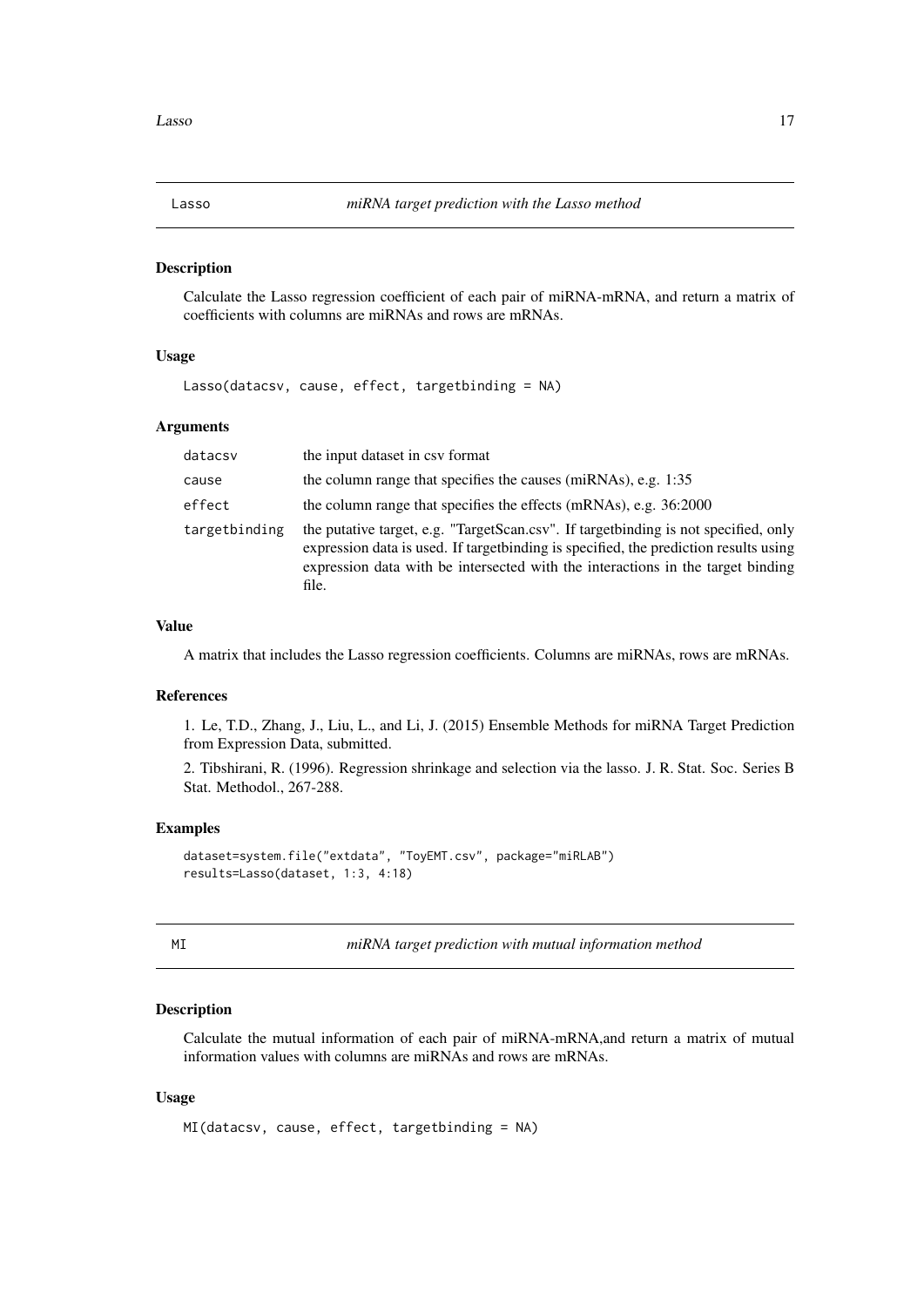### <span id="page-17-0"></span>Arguments

| datacsv       | the input dataset in csy format                                                                                                                                                                                                                                          |
|---------------|--------------------------------------------------------------------------------------------------------------------------------------------------------------------------------------------------------------------------------------------------------------------------|
| cause         | the column range that specifies the causes (miRNAs), e.g. 1:35                                                                                                                                                                                                           |
| effect        | the column range that specifies the effects (mRNAs), e.g. 36:2000                                                                                                                                                                                                        |
| targetbinding | the putative target, e.g. "TargetScan.csv". If target binding is not specified, only<br>expression data is used. If targetbinding is specified, the prediction results using<br>expression data with be intersected with the interactions in the target binding<br>file. |

# Value

A matrix that includes the mutual information values. Columns are miRNAs, rows are mRNAs.

#### References

Moon, Y.I., Balaji, R., and Lall, U. (1995) Estimation of mutual information using kernel density estimators. Phys. Rev. E, 52, 2318 - 21.

# Examples

```
dataset=system.file("extdata", "ToyEMT.csv", package="miRLAB")
results=MI(dataset, 1:3, 4:18)
```

| Pearson |        |  |  | miRNA target prediction with the Pearson correlation coefficient |  |
|---------|--------|--|--|------------------------------------------------------------------|--|
|         | method |  |  |                                                                  |  |

# Description

Calculate the Pearson correlation coefficient of each pair of miRNA-mRNA,and return a matrix of correlation coefficients with columns are miRNAs and rows are mRNAs.

# Usage

Pearson(datacsv, cause, effect, targetbinding = NA)

# Arguments

| datacsv       | the input dataset in csy format                                                                                                                                                                                                                                           |
|---------------|---------------------------------------------------------------------------------------------------------------------------------------------------------------------------------------------------------------------------------------------------------------------------|
| cause         | the column range that specifies the causes (miRNAs), e.g. 1:35                                                                                                                                                                                                            |
| effect        | the column range that specifies the effects (mRNAs), e.g. 36:2000                                                                                                                                                                                                         |
| targetbinding | the putative target, e.g. "TargetScan.csv". If target binding is not specified, only<br>expression data is used. If target binding is specified, the prediction results using<br>expression data with be intersected with the interactions in the target binding<br>file. |

# Value

A matrix that includes the Pearson correlation coefficients. Columns are miRNAs, rows are mR-NAs.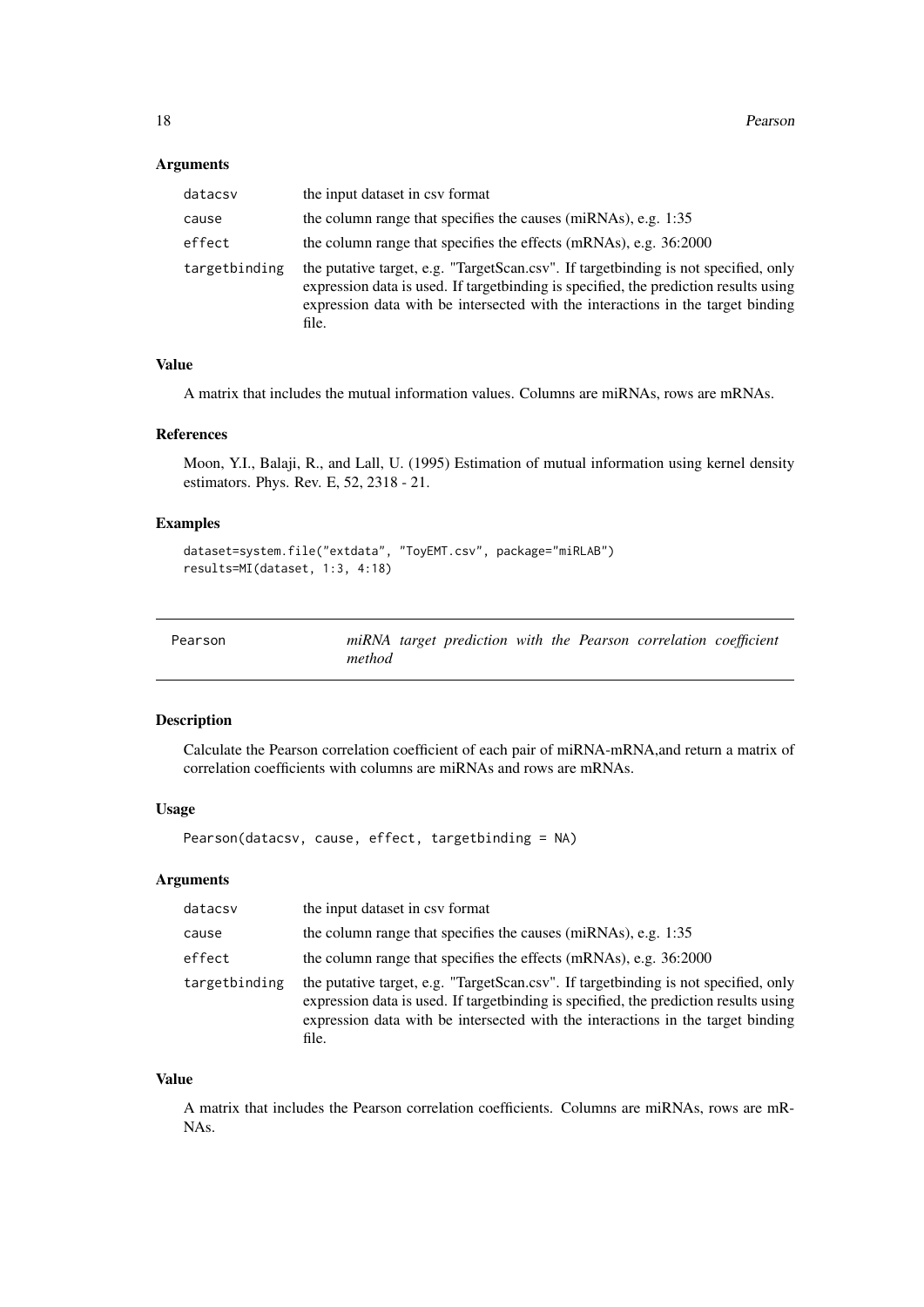#### <span id="page-18-0"></span>ProMISe 19

# References

Pearson, K. (1920) Notes on the history of correlation. Biometrika, 13, 25 - 45.

#### Examples

```
dataset=system.file("extdata", "ToyEMT.csv", package="miRLAB")
results=Pearson(dataset, 1:3, 4:18)
```
ProMISe *miRNA target prediction with the ProMISe method*

# Description

Calculate the ProMISe score of each pair of miRNA-mRNA, and return a matrix of values with columns are miRNAs and rows are mRNAs.

# Usage

ProMISe(datacsv, cause, effect, targetbinding = NA)

#### Arguments

| datacsv       | the input dataset in csy format                                                                                                                                                                                                                                           |
|---------------|---------------------------------------------------------------------------------------------------------------------------------------------------------------------------------------------------------------------------------------------------------------------------|
| cause         | the column range that specifies the causes (miRNAs), e.g. 1:35                                                                                                                                                                                                            |
| effect        | the column range that specifies the effects (mRNAs), e.g. 36:2000                                                                                                                                                                                                         |
| targetbinding | the putative target, e.g. "TargetScan.csv". If target binding is not specified, only<br>expression data is used. If target binding is specified, the prediction results using<br>expression data with be intersected with the interactions in the target binding<br>file. |

# Value

A matrix that includes the ProMISe scores. Columns are miRNAs, rows are mRNAs.

#### References

Li, Y., Liang, C., Wong, K.C., Jin, K., and Zhang, Z. (2014). Inferring probabilistic miRNA mRNA interaction signatures in cancers: a role-switch approach. Nucleic Acids Res., 42, e76-e76.

```
dataset=system.file("extdata", "ToyEMT.csv", package="miRLAB")
results=ProMISe(dataset, 1:3, 4:18)
```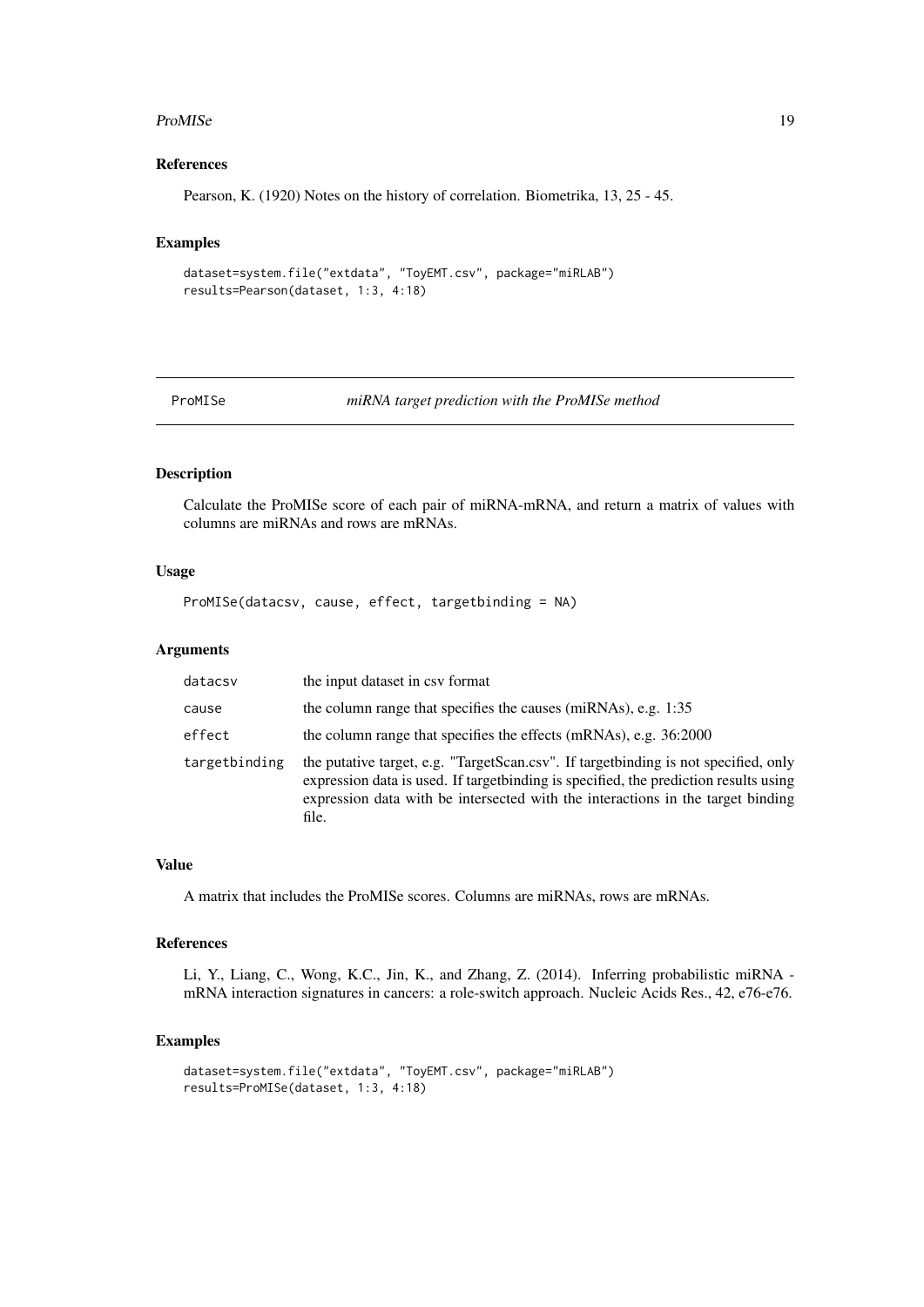<span id="page-19-0"></span>

Calculate the Randomized Dependence coefficient of each pair of miRNA-mRNA,and return a matrix of coefficients with columns are miRNAs and rows are mRNAs.

#### Usage

RDC(datacsv, cause, effect, targetbinding = NA)

# Arguments

| datacsv       | the input dataset in csy format                                                                                                                                                                                                                                          |
|---------------|--------------------------------------------------------------------------------------------------------------------------------------------------------------------------------------------------------------------------------------------------------------------------|
| cause         | the column range that specifies the causes (miRNAs), e.g. 1:35                                                                                                                                                                                                           |
| effect        | the column range that specifies the effects (mRNAs), e.g. 36:2000                                                                                                                                                                                                        |
| targetbinding | the putative target, e.g. "TargetScan.csv". If target binding is not specified, only<br>expression data is used. If targetbinding is specified, the prediction results using<br>expression data with be intersected with the interactions in the target binding<br>file. |

# Value

A matrix that includes the correlation coefficients. Columns are miRNAs, rows are mRNAs.

# Examples

```
dataset=system.file("extdata", "ToyEMT.csv", package="miRLAB")
results=RDC(dataset, 1:3, 4:18)
```
Read *Read dataset from csv file*

#### Description

Read dataset from csv file

#### Usage

Read(dataset)

#### Arguments

dataset The input dataset in csv format

# Value

dataset in matrix format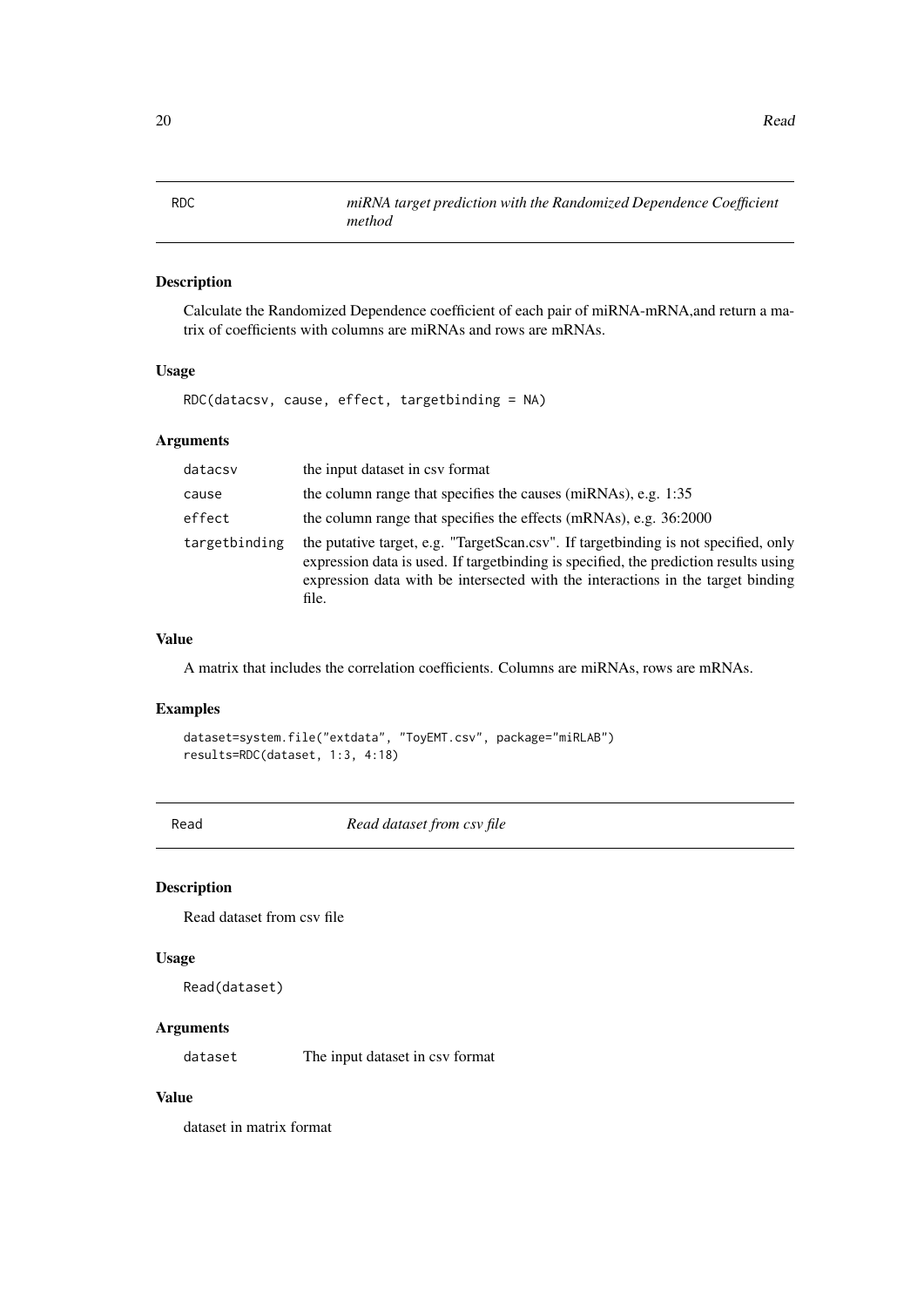#### <span id="page-20-0"></span>ReadExtResult 21

#### Examples

```
dataset=system.file("extdata", "ToyEMT.csv", package="miRLAB")
data=Read(dataset)
```
ReadExtResult *Read results from other methods*

#### Description

Read the results predicted by external methods (methods that are not in this package and may not be implemented in R). Consequently, we can compare the results predicted by the external methods and results predicted by the methods in the miRLAB package.

# Usage

ReadExtResult(datacsv, cause, effect, ExtCEcsv)

#### Arguments

| datacsv  | the input dataset in csy format                                                             |
|----------|---------------------------------------------------------------------------------------------|
| cause    | the column range that specifies the causes (miRNAs), e.g. 1:35                              |
| effect   | the column range that specifies the effects (mRNAs), e.g. 36:2000                           |
| ExtCEcsy | score matrix predicted by an external matrix with columns are miRNAs and<br>rows are mRNAs. |

# Value

a matrix of scores predicted by an external matrix and ready for further validation and comparison tasks.

#### Examples

print("GenemiR=ReadExtResult(dataset, cause=1:3, effect=4:18, 'genemirresults.csv')")

readHeader *Read the header of the dataset*

# Description

Read the header of the dataset

#### Usage

```
readHeader(dataset)
```
# Arguments

dataset the character string of the names of the dataset in csv format, e.g. "ToyEMT.csv"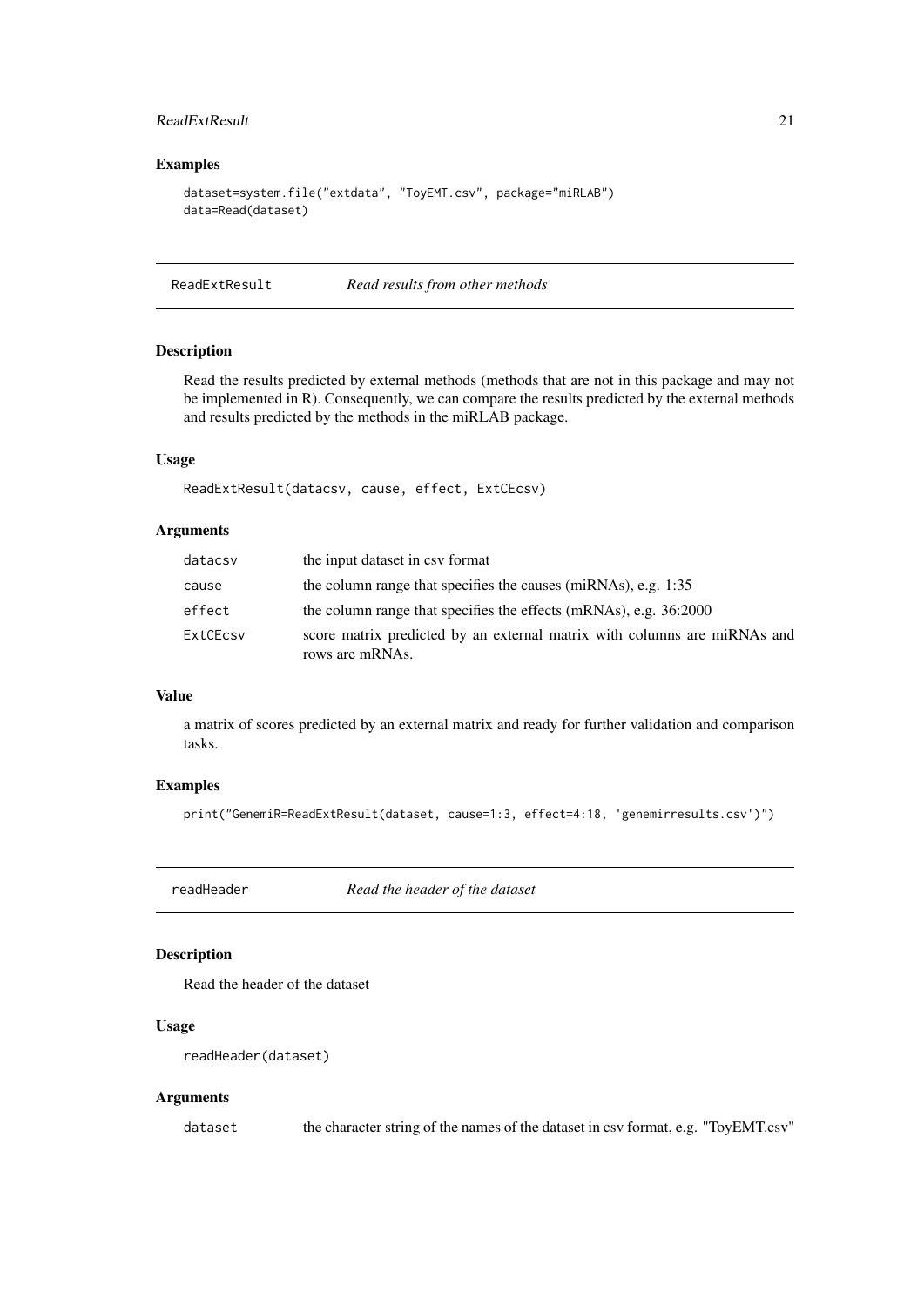# Value

the header of the dataset

# Examples

```
dataset=system.file("extdata", "ToyEMT.csv", package="miRLAB")
header=readHeader(dataset)
```

| Spearman | miRNA target prediction with the Spearman correlation coefficient |
|----------|-------------------------------------------------------------------|
|          | method                                                            |

# Description

Calculate the Spearman correlation coefficient of each pair of miRNA-mRNA,and return a matrix of correlation coefficients with columns are miRNAs and rows are mRNAs.

# Usage

```
Spearman(datacsv, cause, effect, targetbinding = NA)
```
#### Arguments

| datacsv       | the input dataset in csy format                                                                                                                                                                                                                                           |
|---------------|---------------------------------------------------------------------------------------------------------------------------------------------------------------------------------------------------------------------------------------------------------------------------|
| cause         | the column range that specifies the causes (miRNAs), e.g. 1:35                                                                                                                                                                                                            |
| effect        | the column range that specifies the effects (mRNAs), e.g. 36:2000                                                                                                                                                                                                         |
| targetbinding | the putative target, e.g. "TargetScan.csv". If target binding is not specified, only<br>expression data is used. If target binding is specified, the prediction results using<br>expression data with be intersected with the interactions in the target binding<br>file. |

# Value

A matrix that includes the Spearman correlation coefficients. Columns are miRNAs, rows are mR-NAs.

#### References

Spearman, C. (1904) General intelligence, objectively determined and measured. Am. J. Psychol., 15, 201 - 92.

```
dataset=system.file("extdata", "ToyEMT.csv", package="miRLAB")
results=Spearman(dataset, 1:3, 4:18)
```
<span id="page-21-0"></span>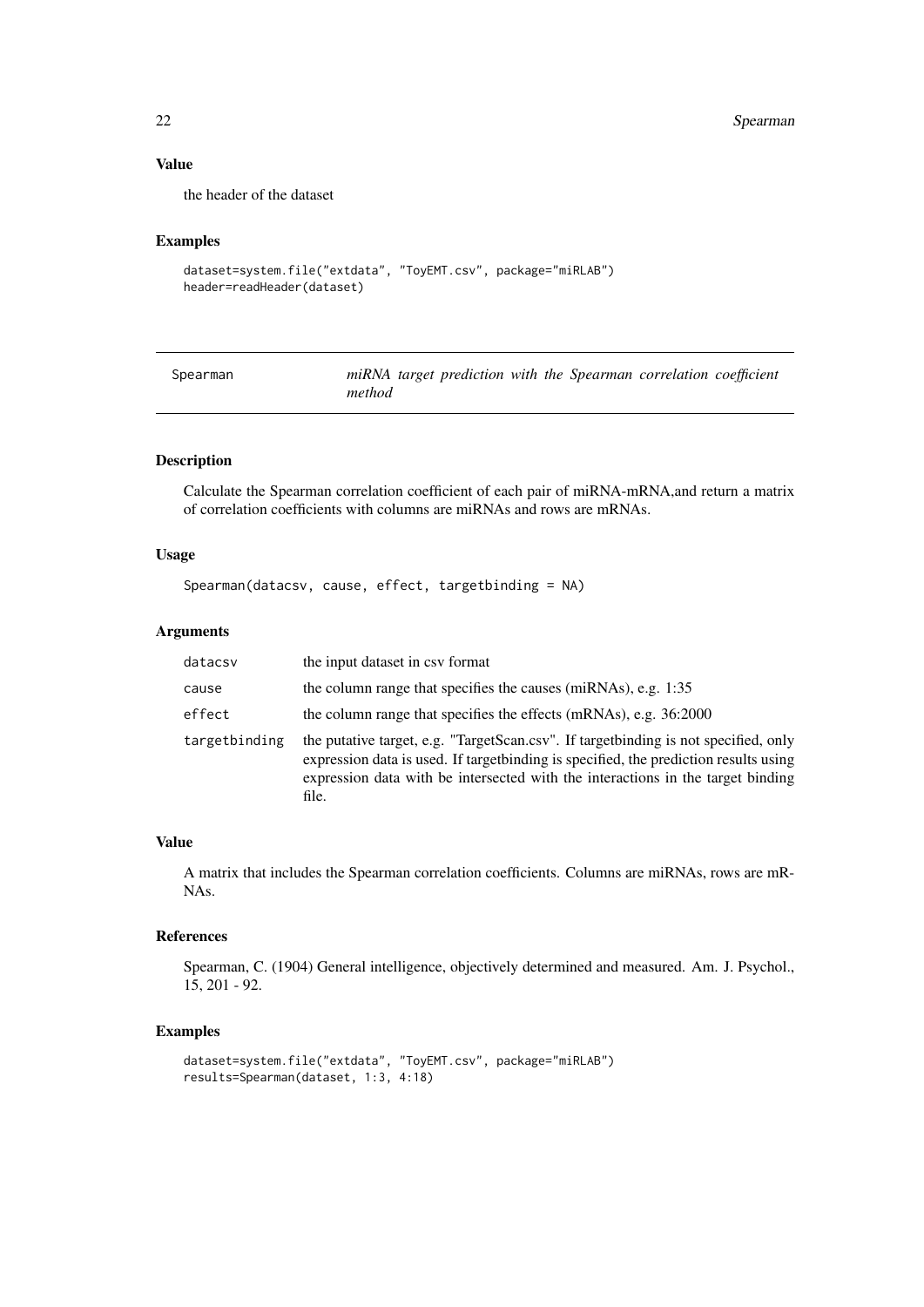<span id="page-22-0"></span>

Stardarsise the dataset Stadardise the dataset to have mean=0 and std=1 in each column.

#### Usage

```
Standardise(dataset)
```
# Arguments

dataset The input dataset in csv format. e.g. "ToyEMT.csv". The first column is the sample name.

# Value

The standardised dataset.

#### Examples

```
## Not run:
dataset=system.file("extdata", "ToyEMT.csv", package="miRLAB")
stdata=Standardise(dataset)
```
## End(Not run)

ValidateAll *Validate the targets of all miRNA using both experimentally confirmed and transfection data*

# Description

Given the predicted target of all miRNA, the function returns a list of targets of each miRNA that are confirmed based on the experimentally validated interactions or curated transfection data. Users need to download the file logFC.imputed.rda from nugget.unisa.edu.au/Thuc/miRLAB/ and place it in the working directory (this file is obtained from the TargetScoreData package)

```
ValidateAll(CEmatrix, topk, groundtruth, LFC, downreg = TRUE)
```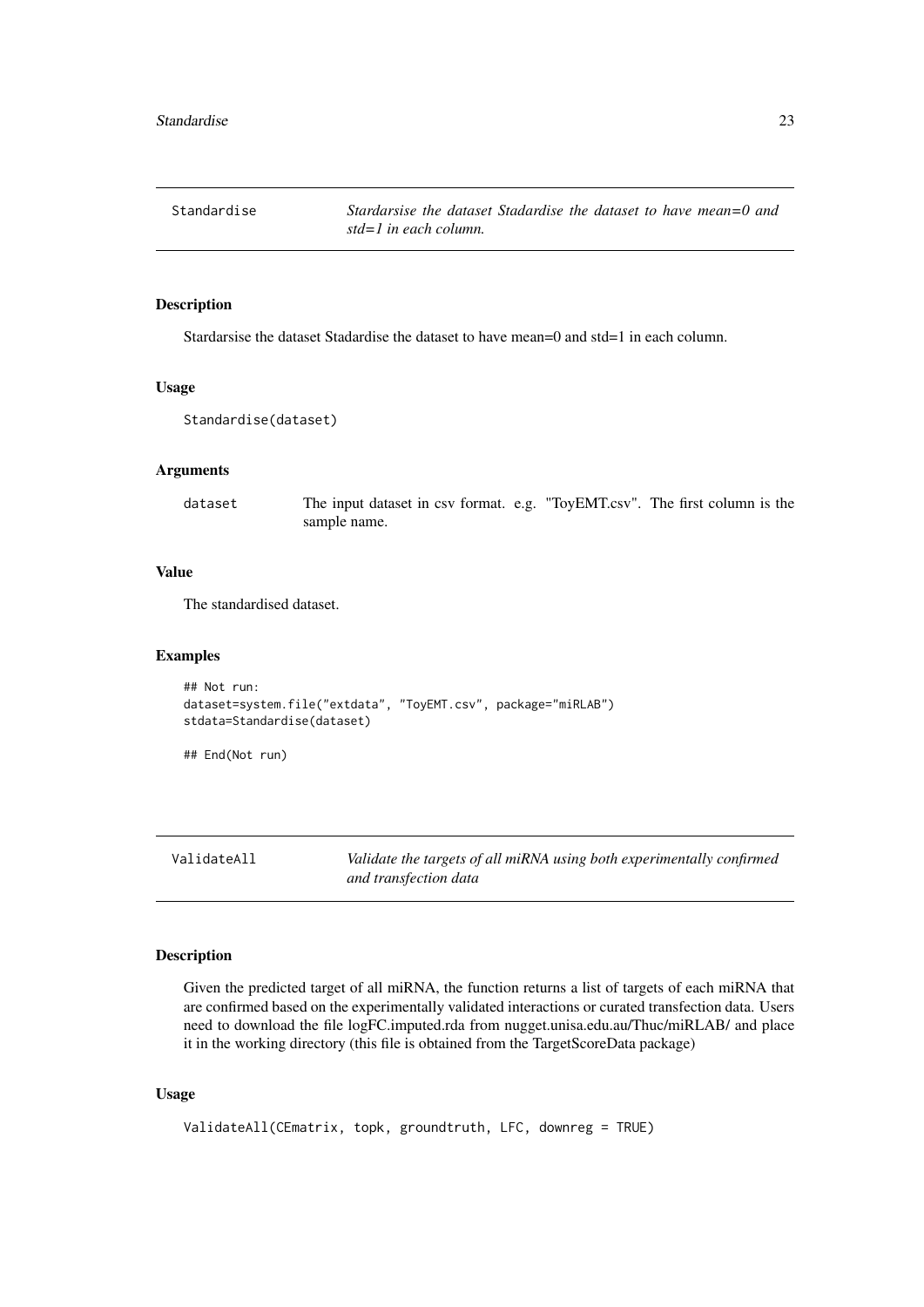# <span id="page-23-0"></span>Arguments

| CEmatrix    | the matrix of correlation/causal effects/scores with columns are miRNAs and<br>rows are mRNAs                                                                                              |
|-------------|--------------------------------------------------------------------------------------------------------------------------------------------------------------------------------------------|
| topk        | the number of targets of each miRNA that are being validated.                                                                                                                              |
| groundtruth | the csv file containing the ground truth.                                                                                                                                                  |
| <b>LFC</b>  | the log fold change threshold for the transfection data. The targets that have the<br>absolute value of log fold change greater than the LFC will be regarded as the<br>confirmed targets. |
| downreg     | if TRUE the negative correlation/causal effect/score values will be ranked on the<br>top of the ranking. This is to favour the down regulations.                                           |

#### Value

a list of matrices that contains the confirmed interactions by both provided ground truth and built-in transfection data.

# Examples

```
print("ps=Pearson(dataset, cause=1:3, effect=4:18)")
print("results=ValidateAll(ps, 10, groundtruth, LFC=0.5, downreg=TRUE)")
```
Validation *Validate the targets of a miRNA*

# Description

Given the predicted target of a miRNA, the function returns a list of targets that are experimentally confirmed based on the provided ground truth. Users can provide their own ground truth or use the built-in ground truth which is the union of Tarbase, miRTarbase, miRecords, and miRWalk.

# Usage

```
Validation(topkList, datacsv)
```
#### Arguments

| topkList | a matrix with 3 columns. The first column is the miRNA name, the second<br>contains the target mRNAs, and the third contains the correlation values/ causal<br>effects/ scores |
|----------|--------------------------------------------------------------------------------------------------------------------------------------------------------------------------------|
| datacsv  | the ground truth for the validation. The ground truth is a matrix with 2 columns,<br>where the first column is the miRNA and the second is the mRNA.                           |

# Value

a matrix in the same format of the input matrix put only contains the confirmed interactions.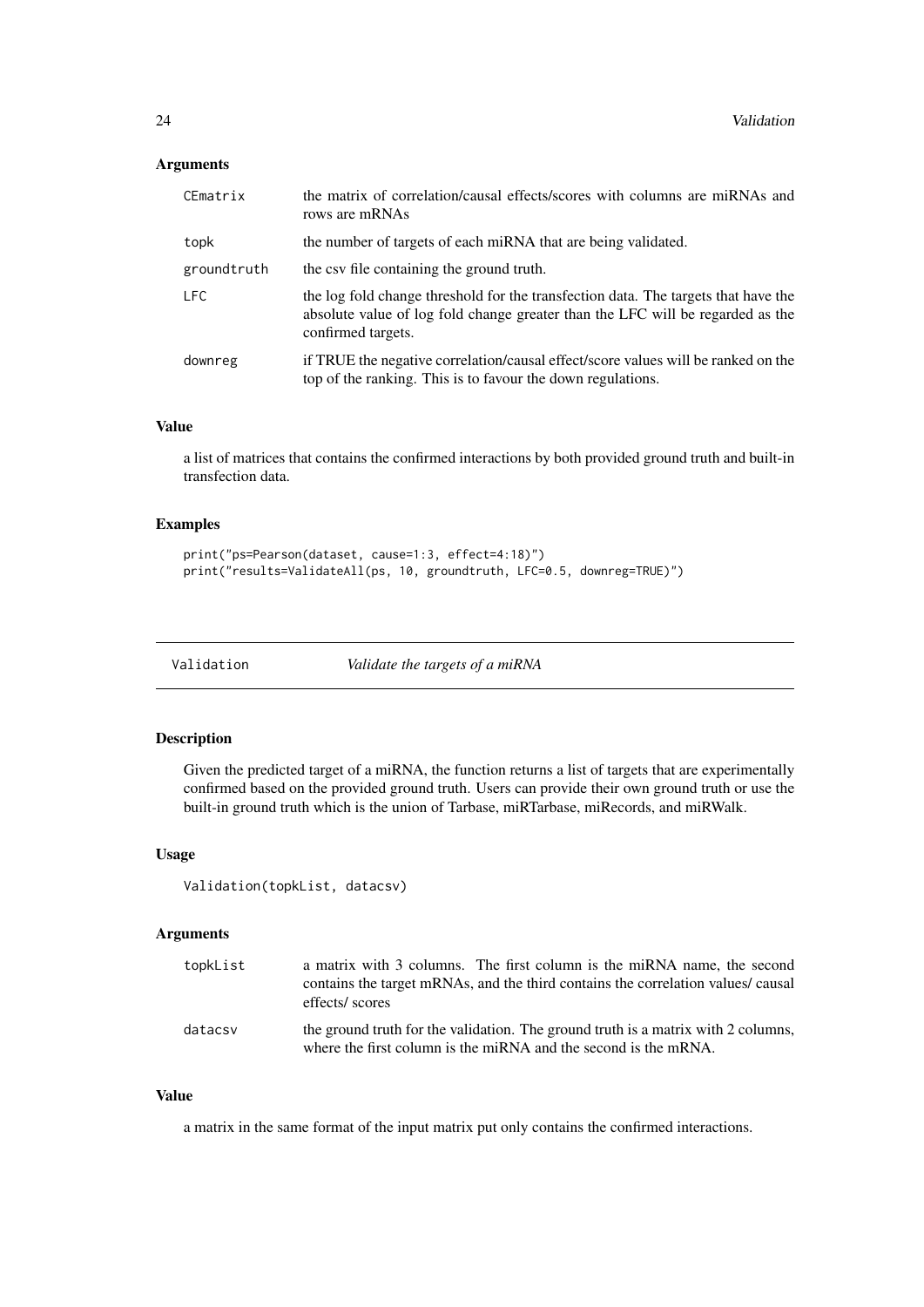#### <span id="page-24-0"></span>Validation T 25

#### Examples

```
dataset=system.file("extdata", "ToyEMT.csv", package="miRLAB")
ps=Pearson(dataset, cause=1:3, effect=4:18)
miR200aTop10=bRank(ps, 3, 10, TRUE)
groundtruth=system.file("extdata", "Toygroundtruth.csv", package="miRLAB")
miR200aTop10Confirmed = Validation(miR200aTop10, groundtruth)
```
ValidationT *Validate the targets of a miRNA using transfection data*

#### Description

Given the predicted target of a miRNA, the function returns a list of targets that are confirmed based on the curated transfection data. Users need to download the file logFC.imputed.rda from nugget.unisa.edu.au/Thuc/miRLAB/ and place it in the working directory (this file is obtained from the TargetScoreData package)

# Usage

```
ValidationT(topkList, LFC)
```
#### Arguments

| topkList | a matrix with 3 columns. The first column is the miRNA name, the second                                                                                       |
|----------|---------------------------------------------------------------------------------------------------------------------------------------------------------------|
|          | contains the target mRNAs, and the third contains the correlation values/ causal                                                                              |
|          | effects/ scores                                                                                                                                               |
| LFC.     | the log fold change threshold. The targets that have the absolute value of log<br>fold change greater than the LFC will be regarded as the confirmed targets. |

#### Value

a matrix in the same format of the input matrix put only contains the confirmed interactions.

#### References

1. Le, T.D., Zhang, J., Liu, L., and Li, J. (2015) Ensemble Methods for miRNA Target Prediction from Expression Data, under review.

2. Li Y, Goldenberg A, Wong K and Zhang Z (2014). A probabilistic approach to explore human microRNA targetome using microRNA-overexpression data and sequence information. Bioinformatics, 30(5), pp. 621-628. http://dx.doi.org/10.1093/bioinformatics/btt599.

```
print("ps=Pearson(dataset, cause=1:35, effect=36:1189)")
print("miR200aTop100=bRank(ps, 11, 100, TRUE)")
print("miR200aTop100Confirmed = ValidationT(miR200aTop100, 1.0)")
```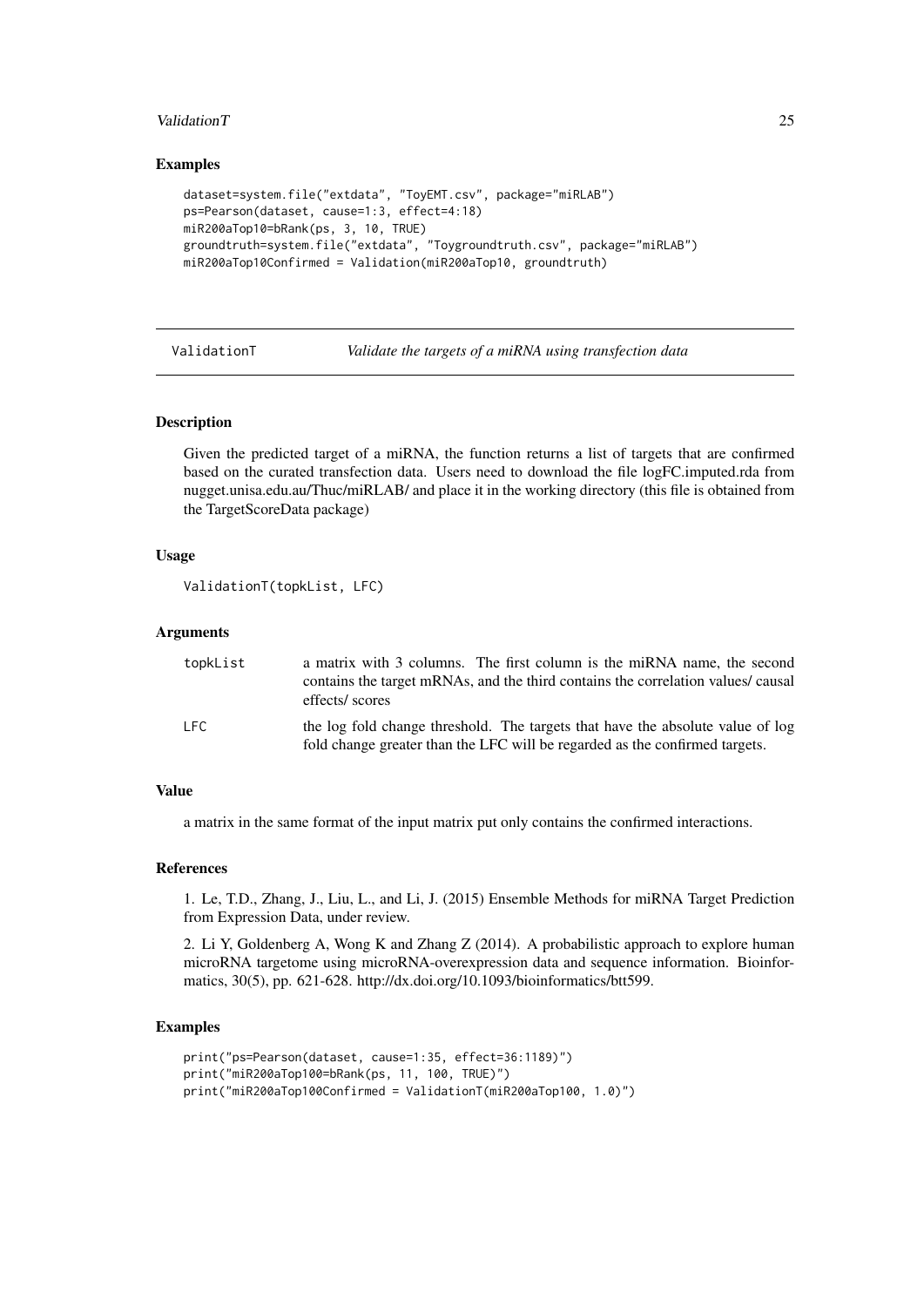<span id="page-25-0"></span>

Calculate the Z-score value of each pair of miRNA-mRNA, and return a matrix of values with columns are miRNAs and rows are mRNAs.

#### Usage

Zscore(datacsv, cause, effect, targetbinding = NA)

# Arguments

| datacsv       | the input dataset in csv format                                                                                                                                                                                                                                           |
|---------------|---------------------------------------------------------------------------------------------------------------------------------------------------------------------------------------------------------------------------------------------------------------------------|
| cause         | the column range that specifies the causes (miRNAs), e.g. 1:35                                                                                                                                                                                                            |
| effect        | the column range that specifies the effects (mRNAs), e.g. 36:2000                                                                                                                                                                                                         |
| targetbinding | the putative target, e.g. "TargetScan.csv". If target binding is not specified, only<br>expression data is used. If target binding is specified, the prediction results using<br>expression data with be intersected with the interactions in the target binding<br>file. |

#### Value

A matrix that includes the Z-score values. Columns are miRNAs, rows are mRNAs.

# References

Prill, R.J., Marbach, D., Saez-Rodriguez, J., Sorger, P.K., Alexopoulos, L.G., Xue, X., Clarke, N.D., Altan-Bonnet, G. and Stolovitzky, G. (2010) Towards a rigorous assessment of systems biology models: the DREAM3 challenges. PLoS One, 5, e9202.

```
dataset=system.file("extdata", "ToyEMT.csv", package="miRLAB")
results=Zscore(dataset, 1:3, 4:18)
```